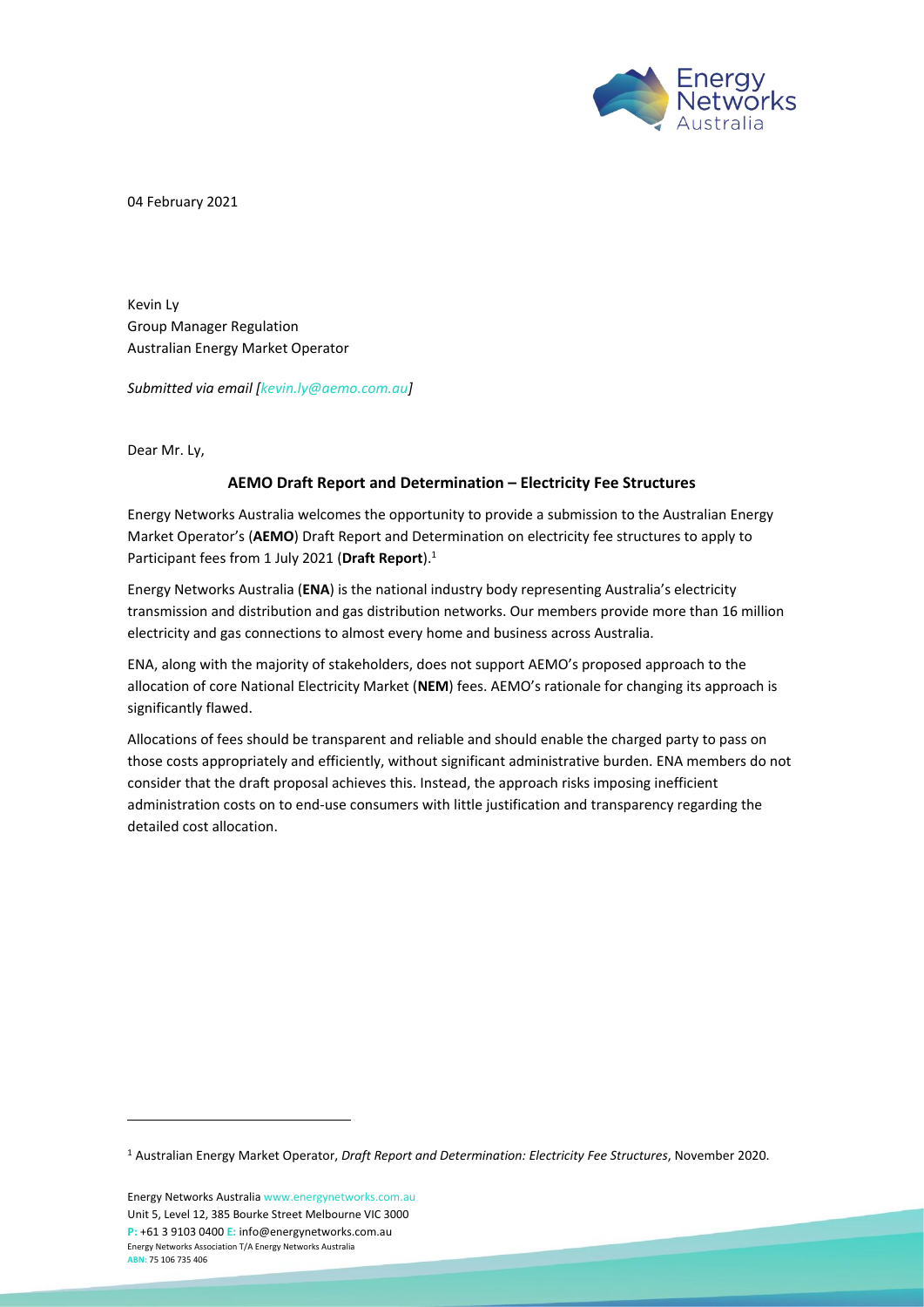

# 1 Charging network service providers

# 1.1 Stakeholder feedback

As noted by AEMO in the Draft Report, the majority of stakeholders do not support extending the core NEM fee to Network Service Providers (**NSPs**). Of the ten submissions to AEMO's Consultation Paper that addressed the issue, eight submissions did not support the extension of NEM fee charges to NSPs, citing:

- » The **adverse impact on end-use consumers** NSPs do not have a direct contractual relationship with end-use customers, and therefore extending the core NEM fee to NSPs will introduce inefficient administration costs that will be passed on to end-use consumers. This was highlighted by stakeholders across the supply chain, including electricity retailers.
- » The **discrepancy with the current regulatory framework** Due to the regulatory framework and existing network determination cycles, NSPs will not have the ability to recover these costs from the commencement of the new structure. To impose new costs on participants (in order to provide full cost recovery for AEMO) who do not then have the ability to recover these costs under the current framework is not considered to be an equitable outcome that is in the long-term interests of consumers, or consistent with the Revenue and Pricing Principles of the National Electricity Law.

# 1.2 AEMO's assessment

In Table 9 of the Draft Report, AEMO considers two options – introduce charging for NSPs or retain the status quo of no charges to NSPs – and assesses these options against the National Electricity Objective (**NEO**) and the following principles:

- **Simplicity**
- » Reflective of involvement
- » Non-discriminatory
- Recovery of AEMO'S budgeted requirements on a specified basis
- ENA does not agree with the assessment of the principles and analysis presented in Table 9.

In AEMO's analytical framework, the NEO is listed as a principle, alongside which a range of fee structure principles are weighed. This approach is inconsistent with the role and legislatively intended function of the NEO in Australia's energy framework. The NEO is not a principle against which considerations of 'simplicity' of the recovery of AEMO's budgeted requirements are weighed. Rather, AEMO's cost recovery principles should properly be designed and applied with a view to promoting the NEO. This would be consistent with the approach of other market institutions (for example, the Australian Energy Regulator in reaching a network revenue determination, or the Australian Energy Market Commission in considering the making of a rule) and AEMO has not provided any acceptable reasons explaining why it is downgrading the importance of the NEO.

Extending the core NEM fees to NSPs does not accord with the simplicity principle and should be classified as such in AEMO's deliberations. Levying fees to participants closest in the supply chain to customers is more efficient than levying costs on NSPs who are one-step removed. This allocation also further increases the complexity of NSP charging arrangements.

Fundamentally, the creation of additional and inefficient administrative costs that will be passed on to end-use customers is not in the long-term interests of customers, a requirement of the NEO.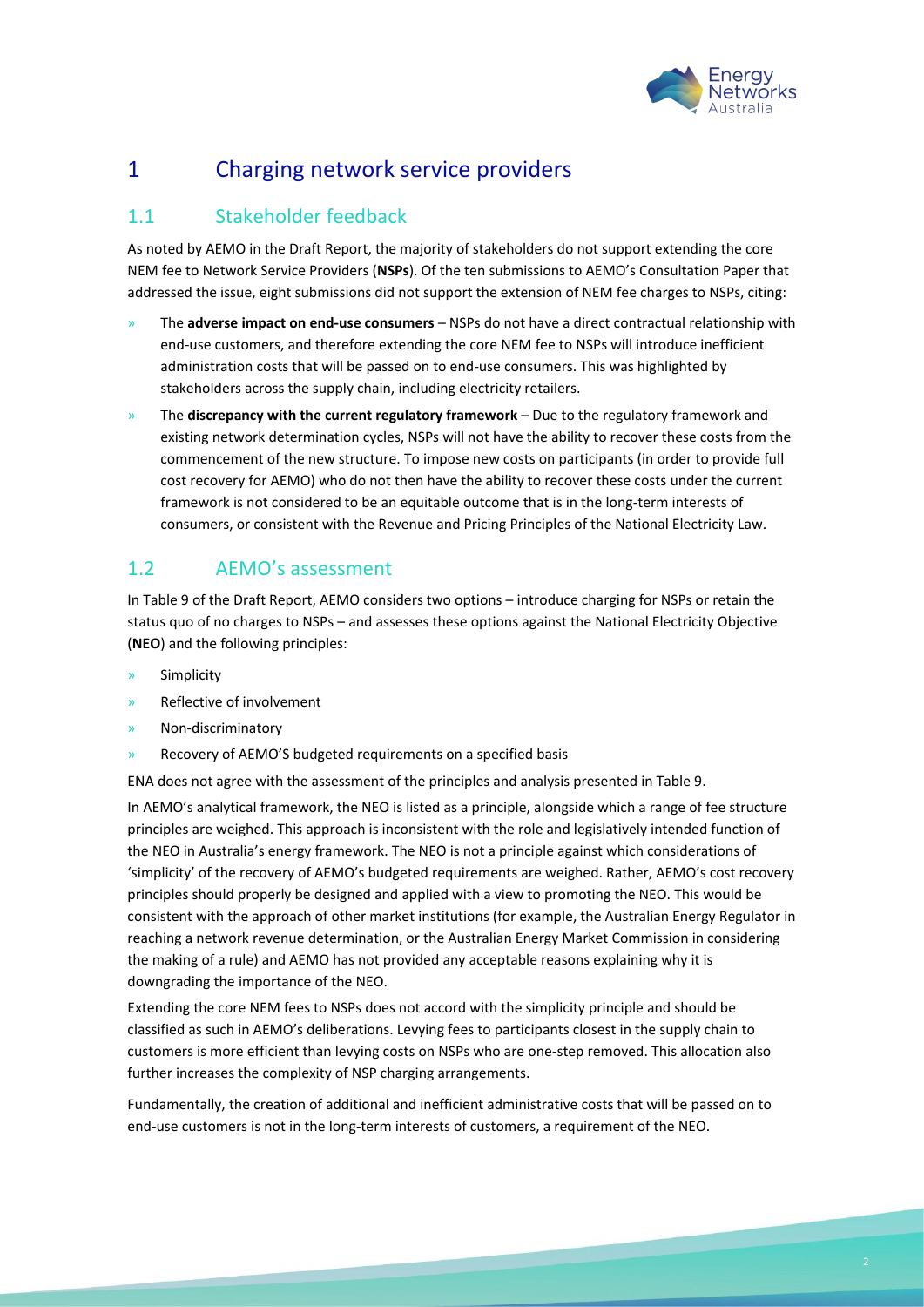

AEMO's comments on the principles assessment in Table 9 highlights no 'pros' of retaining the status quo approach instead selecting to focus on its perceived 'con'. Yet the cons of introducing the charging of NSPs are disregarded in favour of highlighting the 'reflective of involvement' pro. ENA is concerned about the imbalanced assessment that has been emphasised to stakeholders. Where an existing approach is simple to apply and does not involve the creation of additional administrations and process costs, a reasonable cost -benefit assessment approach would give weight to the stability of approach as an advantage.

ENA is of the strong view that the allocation of fees should enable the charged party to pass on those costs appropriately and efficiently, without significant administrative burden.

# 1.3 AEMO draft proposal

In conflict with the majority of stakeholder feedback to its Consultation Paper, AEMO has selected to extend the core NEM fee to NSPs on the basis of the reflective of involvement principle. This is justified by AEMO on the basis of its initial internal staff survey that indicates "TNSPs' material involvement and some level of involvement from DNSPs with AEMO's revenue requirements for operational activities".<sup>2</sup>

After the release of the Draft Report, AEMO released its internal staff survey result of allocation to the core NEM function.<sup>3</sup> AEMO staff assessed via an internal survey that:

- » Staff allocated 17.5% of their time (interaction and involvement) to TNSPs, and
- » Staff allocated 3% of their time (interaction and involvement) to DNSPs.

Due to the changing energy landscape, there has been an increase in complexity and NSP interaction with AEMO. However, this ensures that the network can be operated in the most efficient manner for the benefit of system of the whole, with benefits flowing to generators and end-use customers.

AEMO surveyed 23 of its Senior Managers through its internal cost allocation survey. There is no information available, however, to stakeholders on the detailed design and methodology of the survey. For example, there is often a two-way flow of work between AEMO and NSPs, however it is unclear as to how this has been taken into account. The allocation of fees, and the introduction of material changes, must be made on the basis of a transparent and replicable cost allocation methodology, which is absent from this review.

AEMO's Draft Report states that:<sup>4</sup>

*Despite several uncertain administrative arrangements and timing and transitional issues associated with charging TNSPs and DNSPs Participant Fees under the Rules, these issues and uncertainties are not strong considerations in deciding whether to allocate costs and charge Participant Fees to NSPs as part of AEMO's determination.* 

ENA strongly disagrees with AEMO's conclusion that these issues are not strong considerations in deciding whether to allocate costs to NSPs. To address the issues associated with the proposal to extend the core NEM fee to NSPs will involve material resources and costs on not only for NSPs but also for

<sup>2</sup> Australian Energy Market Operator, *Draft Report and Determination: Electricity Fee Structures*, November 2020, page 25.

<sup>3</sup> Australian Energy Market Operator, *Survey Result of Allocation to the core NEM Function*, 17 December 2020.

<sup>4</sup> Australian Energy Market Operator, *Draft Report and Determination: Electricity Fee Structures*, November 2020, page 25.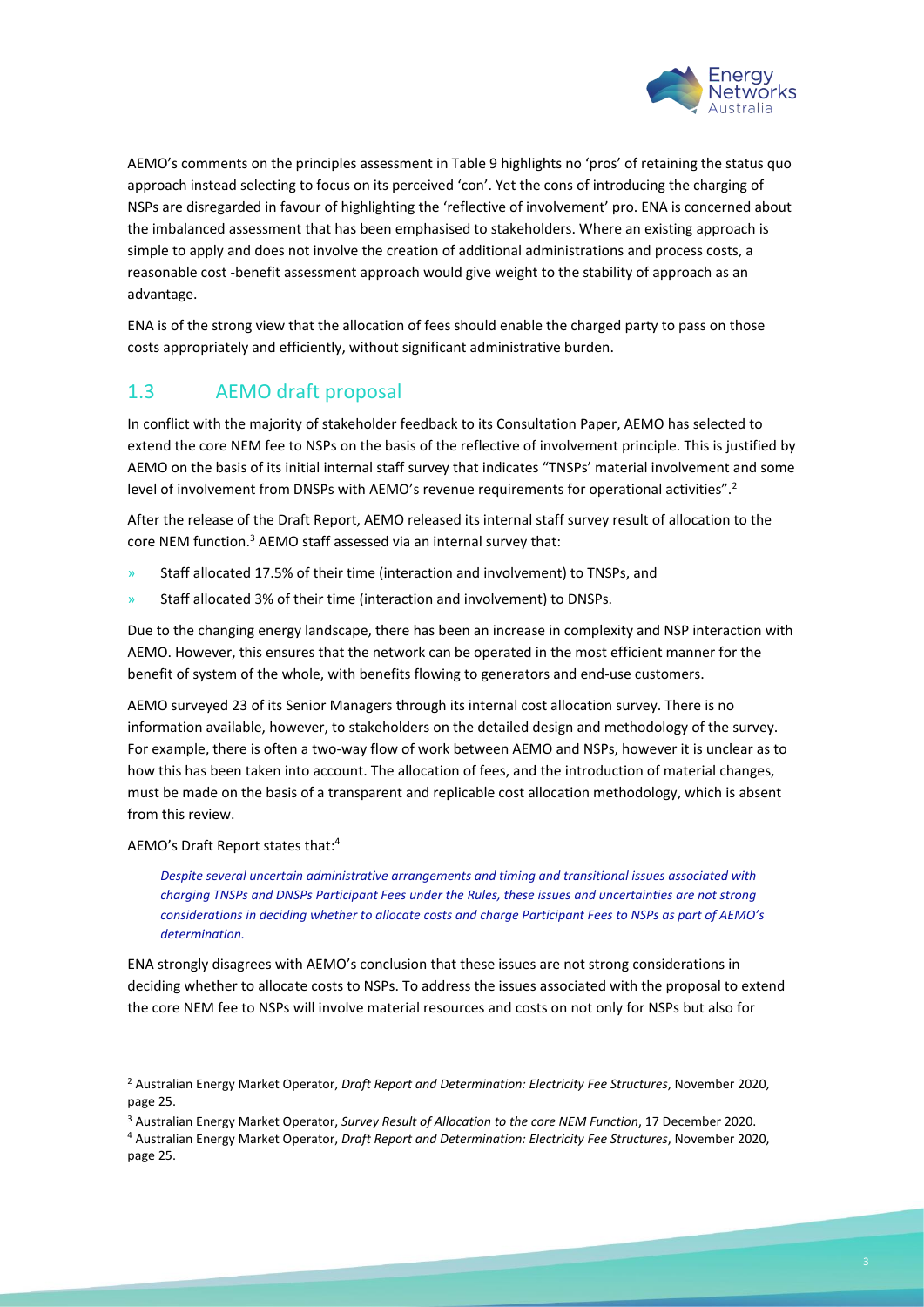

market bodies such as the Australian Energy Market Commission. These costs will ultimately be borne by end-use consumers, which seems disproportionate to the outcomes of AEMO's reflective of involvement survey results and the transparency and replicability of these results.

# 2 AEMO Budget and Finance Committee

# 2.1 AEMO proposal

As highlighted in ENA's submission to AEMO's Consultation Paper<sup>5</sup>, this consultation only applies to the structure of AEMO's participant fees.

The actual amount charged for each fee is determined on an annual basis via the AEMO budgeting process. The recent Australian Energy Council (**AEC**)-ENA commissioned CEPA report *Governance and regulation of market/system operators*<sup>6</sup> found that relative to organisations with similar roles, AEMO's members currently have limited input into developing AEMO's business plan and its budget.

Therefore, ENA welcomes and strongly supports AEMO's proposal to introduce a Budget and Finance Committee (**the Committee**) following its 2020 review of stakeholder engagement.<sup>7</sup> Designed suitably, the Committee will materially increase transparency and accountability with respect to AEMO's budget and strategic planning purposes.

# 2.2 Key design recommendations

Building on AEMO's proposal, ENA and the AEC jointly commissioned CEPA to further consider design options for the detailed Committee arrangements.<sup>8</sup> As outlined in **Figure 1** below, CEPA has proposed several recommendations for further consideration. In particular, CEPA found that the design should support the Committee to provide meaningful oversight of budgets and priorities, noting the impact of these on both costs and service levels for end-use consumers.

<sup>5</sup> Energy Networks Australia, *ENA Submission – AEMO Consultation Paper – Structure of Participant fees in AEMO's electricity markets*, 23 September 2020.

<sup>6</sup> CEPA, *Governance and regulation of market/system operators*, 9 September 2020.

<sup>7</sup> Australian Energy Market Operator, *Renewing AEMO's Engagement Model – Response Paper*, November 2020.

<sup>8</sup> Cambridge Economic Policy Associates (CEPA), *AEMO Budget and Finance Committee*, 25 January 2021.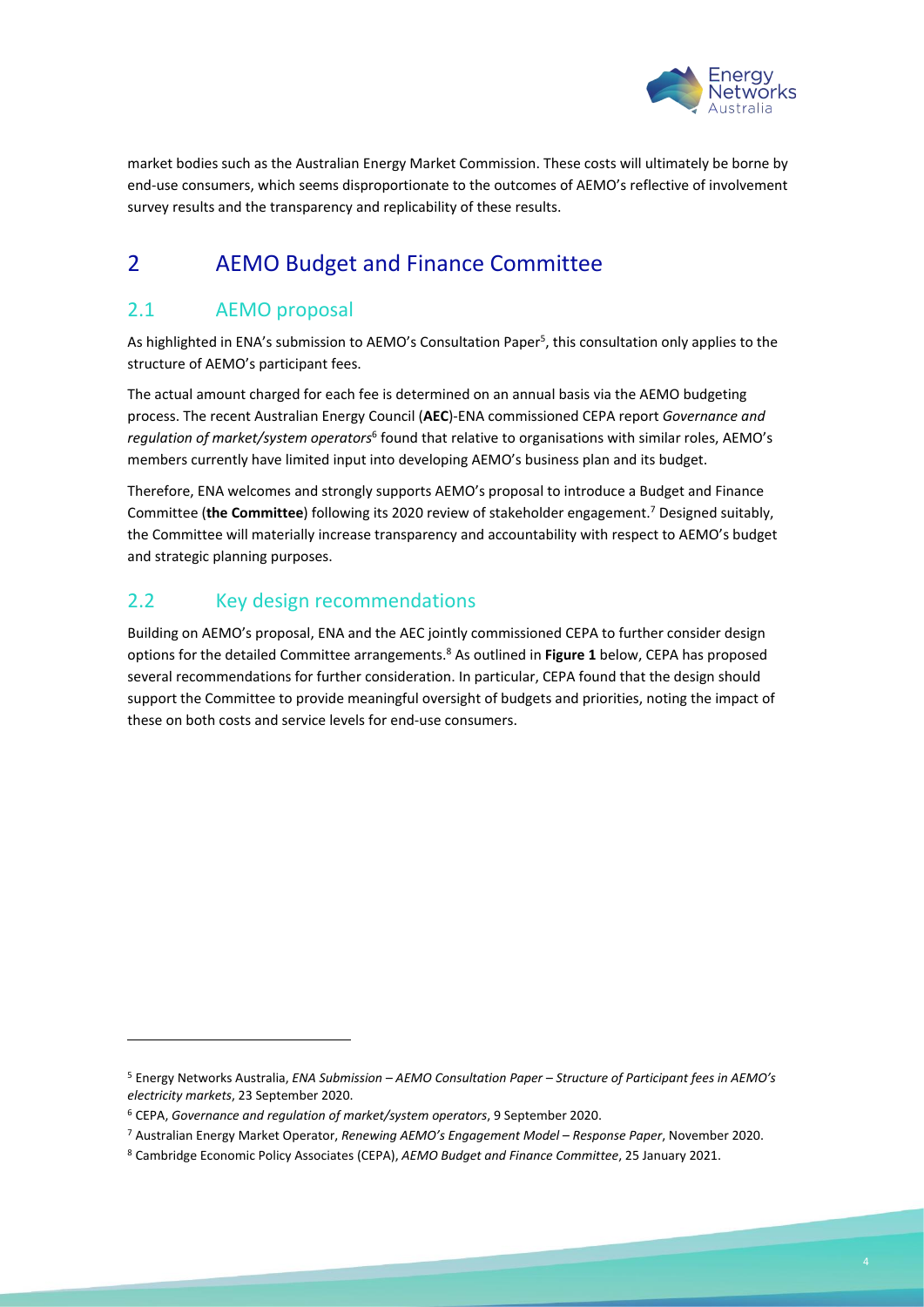

**Figure 1: AEMO Budget and Finance Committee – CEPA key design elements and recommendations**

| 1. Scope                                                                                                                                                                                                                                                                                                                                                                                                  | 2. Composition                                                                                                                                                                                                                                                                                                                                                                                                                                                                                                    | 3. Standing                                                                                                                                                                                                                                                                                                                                                               | <b>4. Process</b>                                                                                                                                                                                                                                                                                                                                                                                                   | 5. Communication                                                                                                                                                                                                                                                                                                                                                                                                   |
|-----------------------------------------------------------------------------------------------------------------------------------------------------------------------------------------------------------------------------------------------------------------------------------------------------------------------------------------------------------------------------------------------------------|-------------------------------------------------------------------------------------------------------------------------------------------------------------------------------------------------------------------------------------------------------------------------------------------------------------------------------------------------------------------------------------------------------------------------------------------------------------------------------------------------------------------|---------------------------------------------------------------------------------------------------------------------------------------------------------------------------------------------------------------------------------------------------------------------------------------------------------------------------------------------------------------------------|---------------------------------------------------------------------------------------------------------------------------------------------------------------------------------------------------------------------------------------------------------------------------------------------------------------------------------------------------------------------------------------------------------------------|--------------------------------------------------------------------------------------------------------------------------------------------------------------------------------------------------------------------------------------------------------------------------------------------------------------------------------------------------------------------------------------------------------------------|
| •1.1 The Committee's<br>purpose should be to<br>provide meaningful<br>stakeholder oversight of<br>AEMO's budget, fee and<br>strategic decision making<br>processes.<br>•1.2 To support its<br>purpose, the Committee's<br>review should also<br>encompass major<br>expenditure decisions that<br>arise outside the budget<br>cycle, and ongoing<br>performance against<br>budgets and strategic<br>plans. | . 2.1 The Committee<br>should reflect the full<br>breadth of AFMO's<br>stakeholders, including its<br>Members and end<br><b>customers</b><br>. 2.2 8-10 members may<br>better reflect AEMO's<br>stakeholders, without<br>becoming unwieldy.<br>.2.3 Stakeholders should<br>be able to nominate their<br>representatives, subject to<br>meeting skill<br>requirements.<br>• 2.4 AEMO Board<br>representation is<br>desirable<br>•2.5 Tenure of 3 years for<br>non-AEMO Committee<br>members may be<br>appropriate. | •3.1 AEMO should consult<br>with stakeholders to<br>develop and publish a<br>Committee procedure.<br>The procedure should<br>include a clear process for<br>changing the Committee<br>arrangements.<br>• 3.2 Interactions between<br>the Board and Committee<br>(but not the detailed<br>Committee arrangements)<br>could be reflected in<br><b>AEMO's Board Charter.</b> | • 4.1 Committee meetings<br>should be held at least<br>quarterly.<br>.4.2 The Commitee<br>procedure should support<br>Committee members to<br>obtain the information.<br>needed to fulfil their role<br>effectively.<br>+4.3 The Committee should<br>aim to reach a consensus<br>view of the non-AEMO<br>members on<br><b>recommendations</b><br>Differing views should<br>also be communicated to<br>AEMO's Board. | .5.1 The Committee would<br>provide a formal written<br>recommendation to<br>AEMO's Board on the<br>matters within its scope.<br>.5.2 The Committee<br>procedure should require<br>AEMO's Board to respond<br>if it disagrees with the<br>recommendations of the<br>Committee<br>•5.3 Committee minutes.<br>recommendations and<br>Board responses should<br>be publicly available.<br>subject to confidentiality. |

*Source: CEPA*

Further information can be found in CEPA's report at **Appendix A** of this submission. ENA welcomes further engagement with AEMO and stakeholders, including customer representatives, as the Committee design is further considered in 2021.

As outlined above, ENA has significant concerns with the Draft Report and would welcome the opportunity to engage further with AEMO on this issue. To facilitate this, please contact Lucy Moon, Head of Regulation, a[t lmoon@energynetworks.com.au.](mailto:lmoon@energynetworks.com.au)

Yours sincerely,

AMillon

Andrew Dillon **Chief Executive Officer**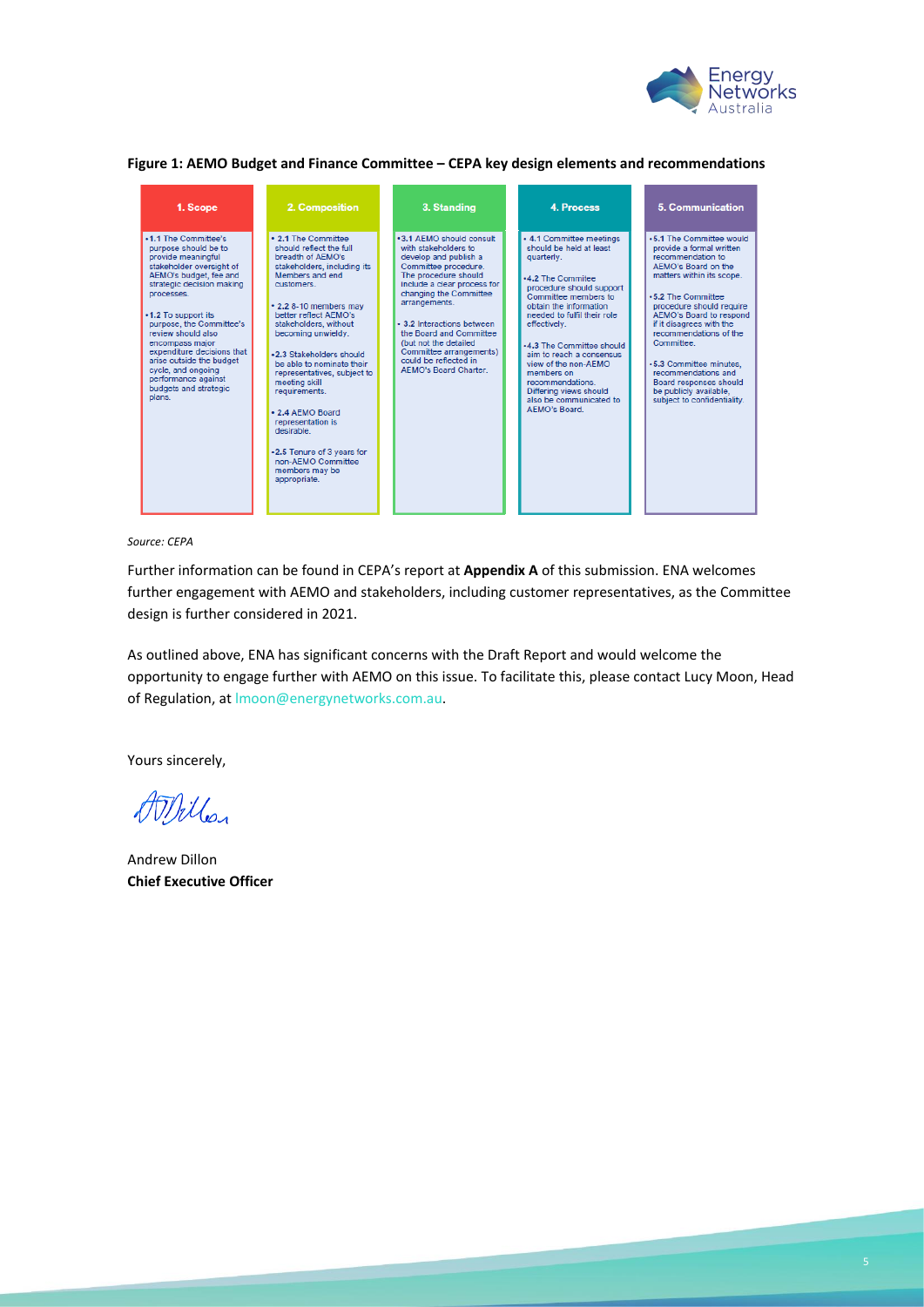

APPENDIX A I CEPA Report - AEMO Budget and Finance **Committee** 

<u> André de la Parisión de la Pa</u>

**Proprietary Committee**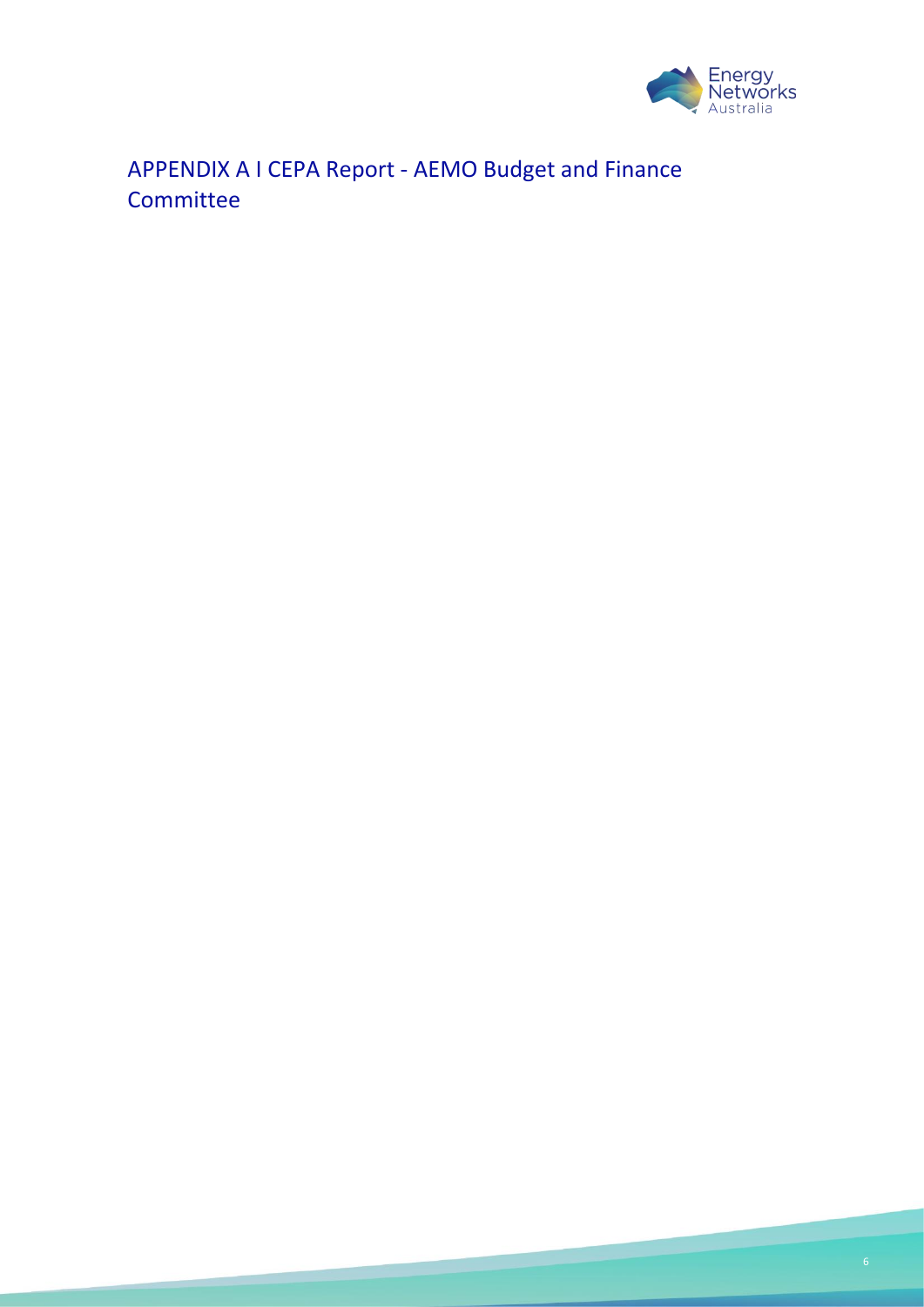

# AEMO Budget and Finance Committee

Australian Energy Council and Energy Networks Australia

25 January 2021



**FINAL REPORT**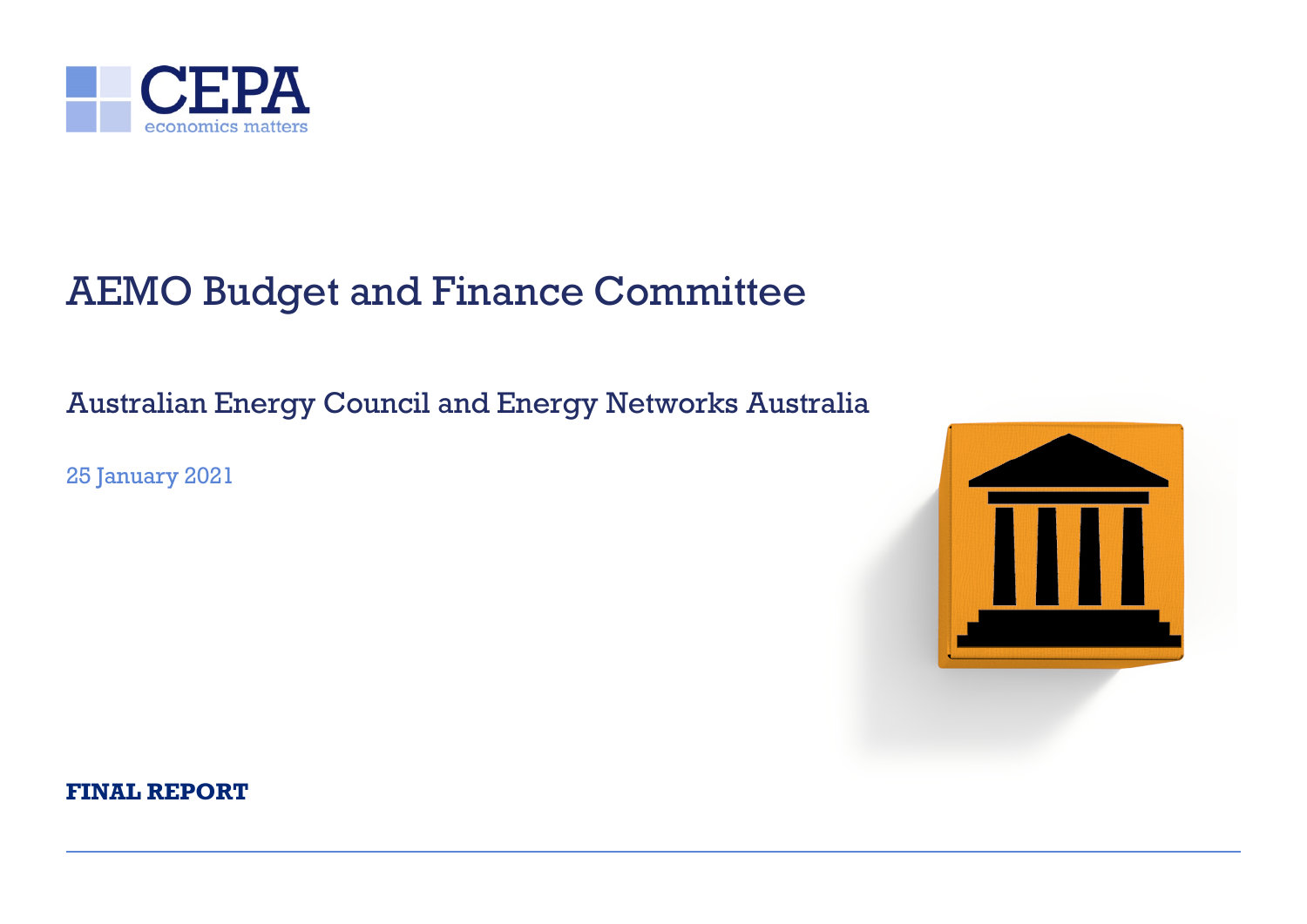

# **Important notice**

This document was prepared by Cambridge Economic Policy Associates Pty Ltd (trading as CEPA) for the exclusive use of the recipient(s) named herein.

The information contained in this document has been compiled by CEPA and may include material from other sources, which is believed to be reliable but has not been verified or audited. Public information, industry and statistical data are from sources we deem to be reliable; however, no reliance may be placed for any purposes whatsoever on the contents of this document or on its completeness. No representation or warranty, express or implied, is given and no responsibility or liability is or will be accepted by or on behalf of CEPA or by any of its directors, members, employees, agents or any other person as to the accuracy, completeness or correctness of the information contained in this document and any such liability is expressly disclaimed.

The findings enclosed in this document may contain predictions based on current data and historical trends. Any such predictions are subject to inherent risks and uncertainties.

The opinions expressed in this document are valid only for the purpose stated herein and as of the date stated. No obligation is assumed to revise this document to reflect changes, events or conditions, which occur subsequent to the date hereof.

CEPA does not accept or assume any responsibility in respect of the document to any readers of it (third parties), other than the recipient(s) named therein. To the fullest extent permitted by law, CEPA will accept no liability in respect of the document to any third parties. Should any third parties choose to rely on the document, then they do so at their own risk.

The content contained within this document is the copyright of the recipient(s) named herein, or CEPA has licensed its copyright to recipient(s) named herein. The recipient(s) or any third parties may not reproduce or pass on this document, directly or indirectly, to any other person in whole or in part, for any other purpose than stated herein, without our prior approval.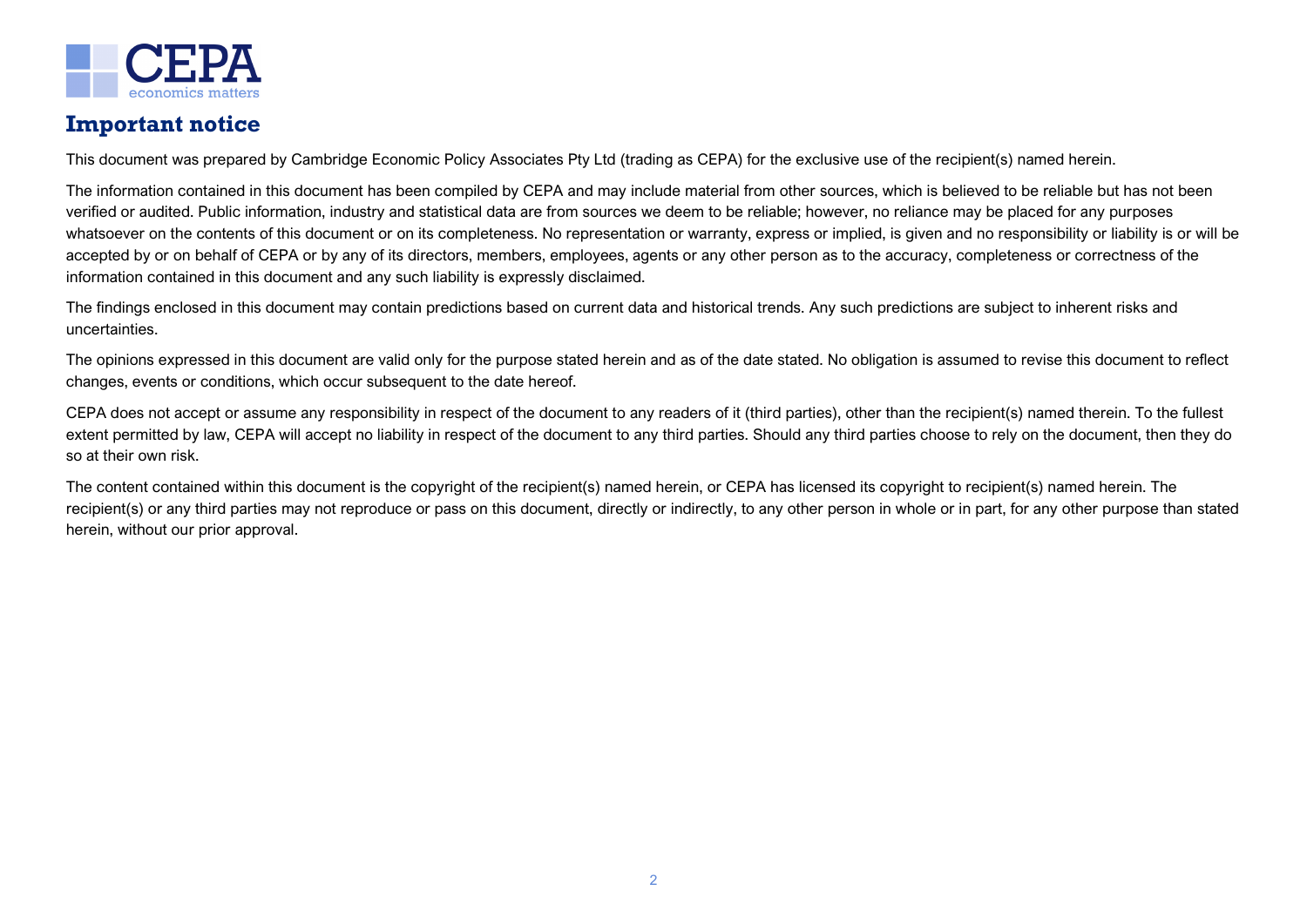

# **Contents**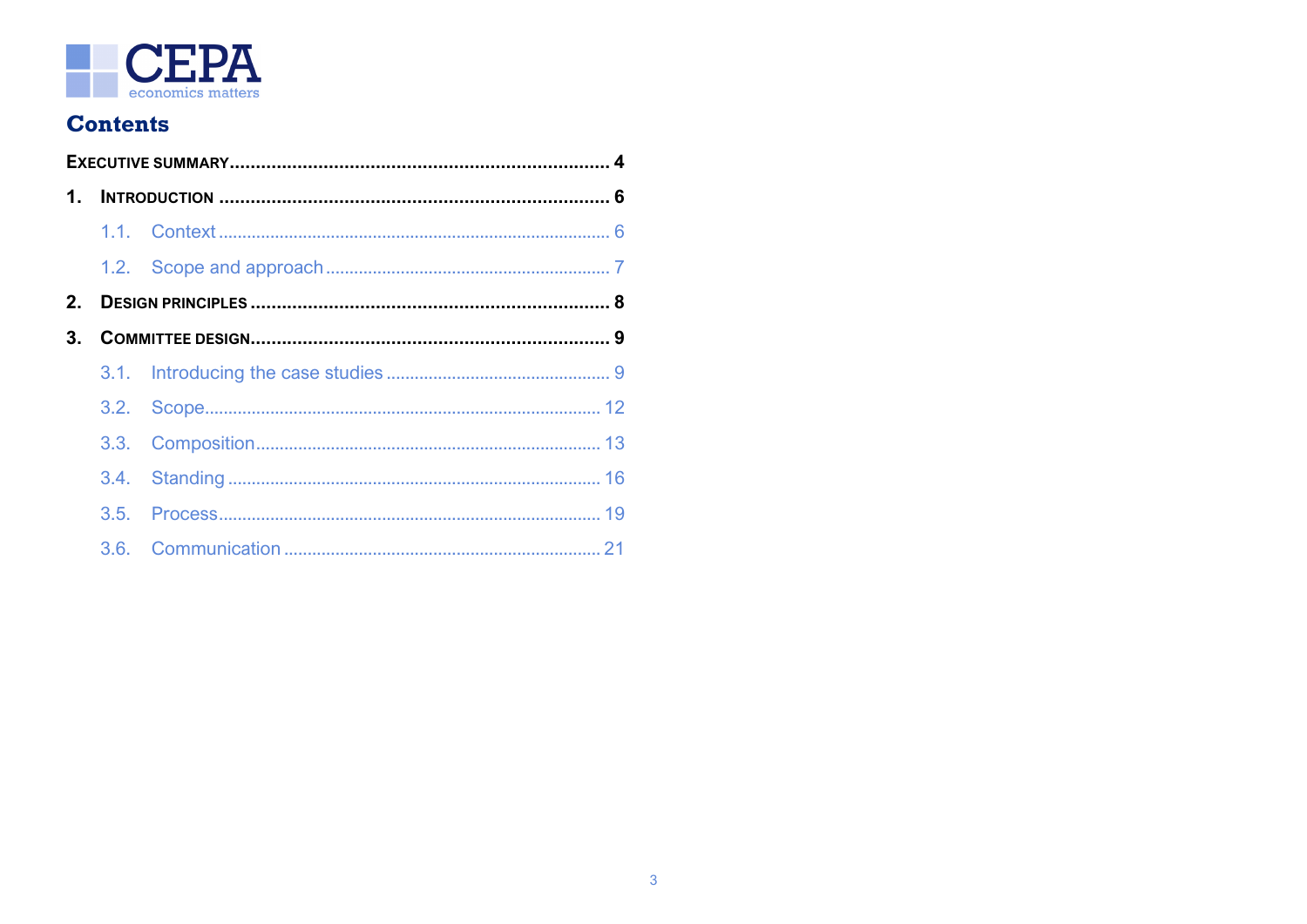

# <span id="page-9-0"></span>**EXECUTIVE SUMMARY**

Following its 2020 review of stakeholder engagement, the Australian Energy Market Operator (AEMO) has proposed to introduce a new budget and finance sub-committee (the Committee). [1](#page-10-0) This proposal responds to stakeholder requests for earlier engagement in relation to AEMO's annual budget and fees. AEMO has set out a high-level design for the Committee, covering its scope, membership, and interaction with AEMO's Board.

CEPA has been engaged by Energy Networks Australia and the Australian Energy Council (AEC) to provide advice on:

- How the Committee could improve accountability to AEMO's Industry Members and customers.
- Design options for the detailed Committee arrangements, building on AEMO's proposal.

CEPA's September 2020 report on governance for the market and system operator function set out three 'strawperson' models that could be considered as alternatives to the current governance arrangements. [2](#page-10-1) The second of these – *Model 2: Enhanced Member Oversight* – envisaged the creation of a 'Budget and Planning Committee' that is broadly similar to AEMO's proposed Committee.

In line with our September 2020 report, we consider that establishing such a Committee has the potential to substantially increase transparency and accountability around AEMO's budget and strategic planning processes. However, the design of the Committee arrangements will be an important element in how successfully it can deliver these improvements. In particular, we consider that the design should support the Committee to **provide meaningful oversight** of budgets and priorities, noting the impact of these on both costs and service levels for end consumers. We have therefore identified five design principles that may support the desired outcomes (Figure E.1).



Based on our review of similar committees established by other system operators, we have developed recommendations around key design elements that could satisfy these principles (Figure E.2, overleaf). These suggestions aim to build on the high-level Committee arrangements put forward by AEMO. We anticipate that these proposals will be a starting point for more detailed discussions between AEMO, its Industry Members, and other stakeholders, including consumer representatives.

<sup>1</sup> AEMO, *Renewing AEMO's Engagement Model – Response Paper*, November 2020.

<sup>2</sup> CEPA, *Governance and regulation of market / system operators*, 9 September 2020.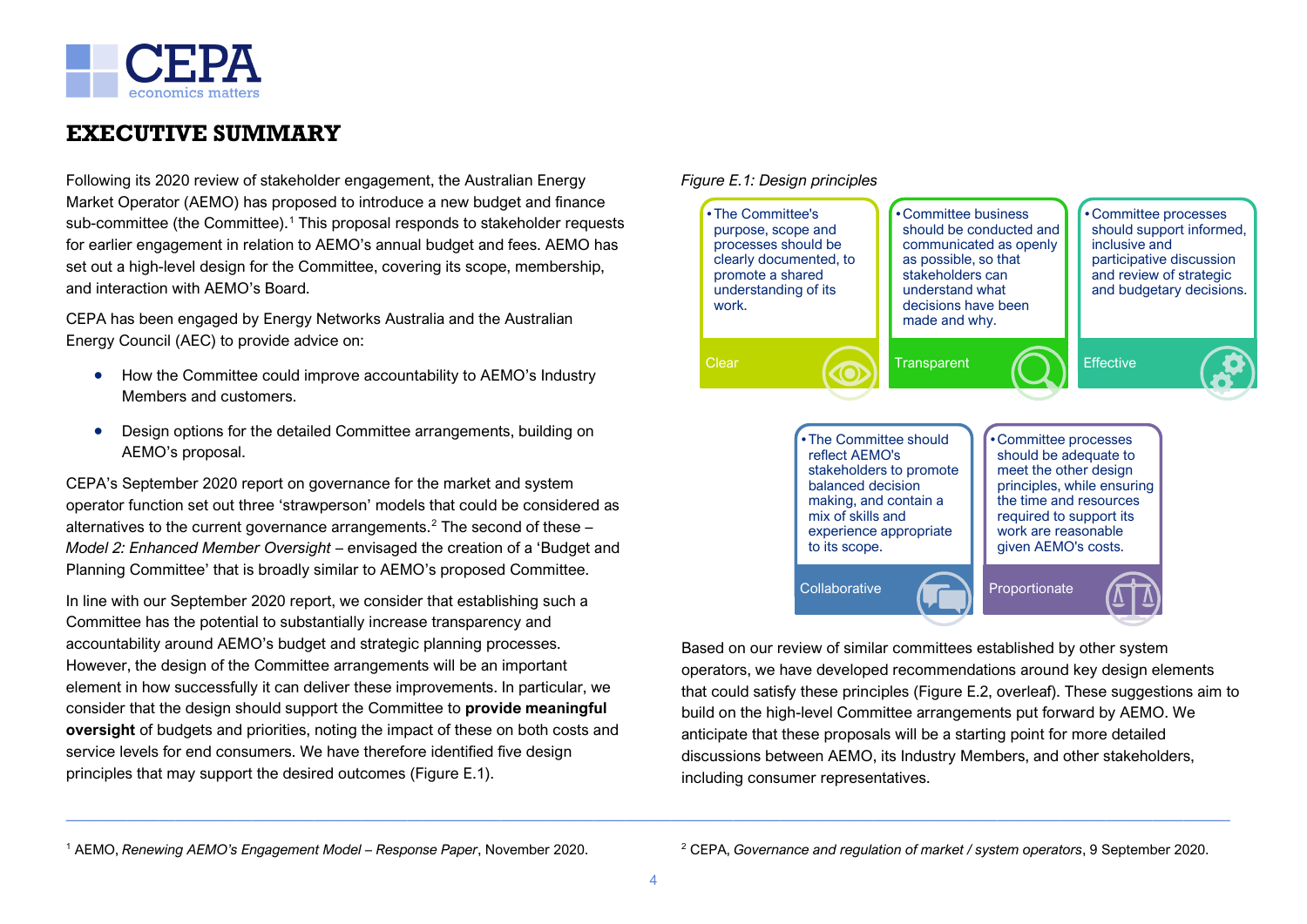<span id="page-10-1"></span><span id="page-10-0"></span>

#### *Figure E.2: Key design elements and recommendations*

| 1. Scope                                                                                                                                                                                                                                                                                                                                                                                                  | 2. Composition                                                                                                                                                                                                                                                                                                                                                                                                                                                                                               | 3. Standing                                                                                                                                                                                                                                                                                                                                                               | <b>4. Process</b>                                                                                                                                                                                                                                                                                                                                                                                                          | <b>5. Communication</b>                                                                                                                                                                                                                                                                                                                                                                                                    |
|-----------------------------------------------------------------------------------------------------------------------------------------------------------------------------------------------------------------------------------------------------------------------------------------------------------------------------------------------------------------------------------------------------------|--------------------------------------------------------------------------------------------------------------------------------------------------------------------------------------------------------------------------------------------------------------------------------------------------------------------------------------------------------------------------------------------------------------------------------------------------------------------------------------------------------------|---------------------------------------------------------------------------------------------------------------------------------------------------------------------------------------------------------------------------------------------------------------------------------------------------------------------------------------------------------------------------|----------------------------------------------------------------------------------------------------------------------------------------------------------------------------------------------------------------------------------------------------------------------------------------------------------------------------------------------------------------------------------------------------------------------------|----------------------------------------------------------------------------------------------------------------------------------------------------------------------------------------------------------------------------------------------------------------------------------------------------------------------------------------------------------------------------------------------------------------------------|
| •1.1 The Committee's<br>purpose should be to<br>provide meaningful<br>stakeholder oversight of<br>AEMO's budget, fee and<br>strategic decision making<br>processes.<br>•1.2 To support its<br>purpose, the Committee's<br>review should also<br>encompass major<br>expenditure decisions that<br>arise outside the budget<br>cycle, and ongoing<br>performance against<br>budgets and strategic<br>plans. | • 2.1 The Committee<br>should reflect the full<br>breadth of AEMO's<br>stakeholders, including its<br>Members and end<br>customers.<br>• 2.2 8-10 members may<br>better reflect AEMO's<br>stakeholders, without<br>becoming unwieldy.<br>.2.3 Stakeholders should<br>be able to nominate their<br>representatives, subject to<br>meeting skill<br>requirements.<br>• 2.4 AEMO Board<br>representation is<br>desirable.<br>.2.5 Tenure of 3 years for<br>non-AEMO Committee<br>members may be<br>appropriate. | •3.1 AEMO should consult<br>with stakeholders to<br>develop and publish a<br>Committee procedure.<br>The procedure should<br>include a clear process for<br>changing the Committee<br>arrangements.<br>• 3.2 Interactions between<br>the Board and Committee<br>(but not the detailed<br>Committee arrangements)<br>could be reflected in<br><b>AEMO's Board Charter.</b> | • 4.1 Committee meetings<br>should be held at least<br>quarterly.<br><b>.4.2 The Commitee</b><br>procedure should support<br>Committee members to<br>obtain the information<br>needed to fulfil their role<br>effectively.<br><b>.4.3 The Committee should</b><br>aim to reach a consensus<br>view of the non-AEMO<br>members on<br>recommendations.<br>Differing views should<br>also be communicated to<br>AEMO's Board. | •5.1 The Committee would<br>provide a formal written<br>recommendation to<br>AEMO's Board on the<br>matters within its scope.<br>•5.2 The Committee<br>procedure should require<br>AEMO's Board to respond<br>if it disagrees with the<br>recommendations of the<br>Committee.<br><b>.5.3 Committee minutes,</b><br>recommendations and<br>Board responses should<br>be publicly available,<br>subject to confidentiality. |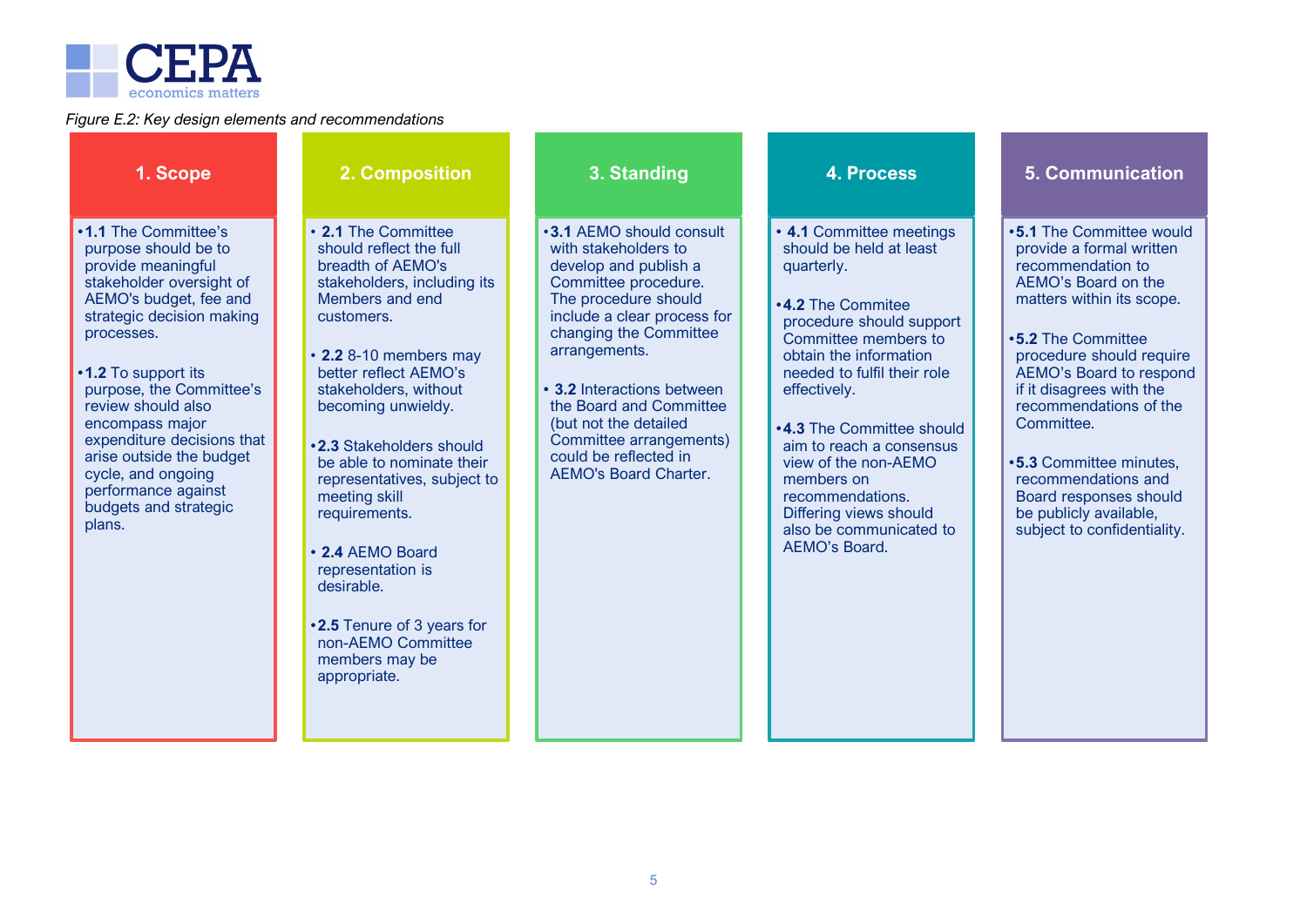

# <span id="page-11-0"></span>**1. INTRODUCTION**

CEPA has been engaged by Energy Networks Australia and the Australian Energy Council (AEC) to provide advice on the design of the Budget and Fees Committee (the Committee) proposed by the Australian Energy Market Operator (AEMO). This advice follows on from CEPA's September 2020 report – *Governance and regulation of market / system operators* – in which we reviewed AEMO's current governance arrangements and proposed alternative models for further consideration<sup>[4](#page-14-2)</sup>

# <span id="page-11-1"></span>**1.1. CONTEXT**

CEPA's September 2020 report set out three 'strawperson' governance models that have the potential to improve the transparency and accountability of AEMO's current governance framework, in particular in relation to strategic and budgetary decision-making processes. The second of these alternative models – *Model 2: Enhanced Member Oversight* – provided for the creation of a 'Budget and Planning Committee' [\(Figure 1.1\)](#page-11-2).

Model 2 envisaged an enhanced, formal role for AEMO's Government and Industry Members in the company's strategic decision-making processes, through participation in a standing committee that would have responsibility for:

- Developing, and recommending to AEMO's Board, AEMO's Corporate Plan and annual budget.
- Overseeing performance reporting, to the Board and Membership, in relation to these documents.

Under this model, the Board would continue to have decision-making authority over the approval of the final budget and Corporate Plan. Unlike our proposed Model 3, Model 2 involves no regulatory oversight of budgets or fees.

<span id="page-11-2"></span>*Figure 1.1: Alternative governance arrangements - Model 2*



*Source: CEPA*

<sup>4</sup> CEPA, *Governance and regulation of market / system operators*, 9 September 2020. Available at [https://www.energynetworks.com.au/resources/reports/2020-reports-and](https://www.energynetworks.com.au/resources/reports/2020-reports-and-publications/governance-and-regulation-of-market-system-operators/)[publications/governance-and-regulation-of-market-system-operators/.](https://www.energynetworks.com.au/resources/reports/2020-reports-and-publications/governance-and-regulation-of-market-system-operators/)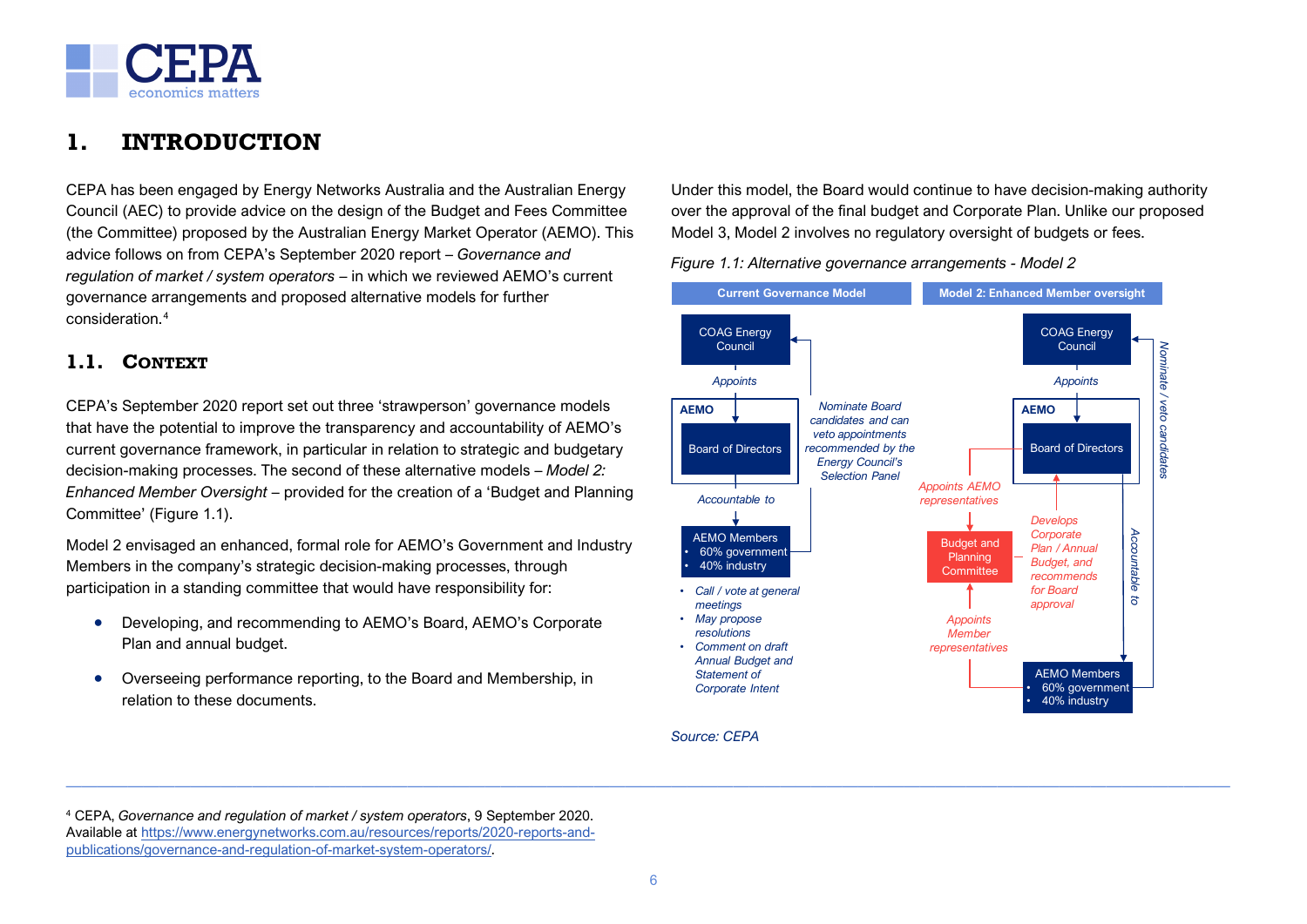

In July 2020, AEMO initiated a process to review its stakeholder engagement model. In November 2020, AEMO published a proposal for a new forum and working group model that would structure its engagement with stakeholders.<sup>[5](#page-15-0)</sup> This proposal includes a Budget and Fees Committee (the Committee), a subcommittee sitting under the broad AEMO Stakeholder Forum, that would provide for early consultation on AEMO's budget and fees. This proposal shares some similarities with Model 2 from CEPA's earlier report.

AEMO has proposed the following key elements of the Committee:

- Chaired by AEMO's Chief Financial Officer (CFO).
- Comprised of up to six members.
- Committee members would be appointed on merit.
- Committee members must have financial responsibility in a relevant organisation.
- Committee members would receive early insight into AEMO's cost drivers, budget and corporate plan priorities.
- Committee members would have the opportunity to present to AEMO's Board prior to the finalisation of the annual budget.

AEMO has also noted that it plans to consult on its budget and fees with the Committee between March and May each year. AEMO has also indicated to us that it intends to establish interim arrangements for the Committee in 2021, while a more enduring design is developed with its stakeholders. Finally, we understand that AEMO's proposal covers expenditure related to all its functions, including NEM, WEM, gas markets and National Transmission Planner (NTP) activities, among others.

### <span id="page-12-0"></span>**1.2. SCOPE AND APPROACH**

The AEC and Energy Networks Australia have engaged CEPA to expand on how governance Model 2 from our September 2020 report could function in the Australian context, in the interest of both AEMO Members and energy customers. In particular, CEPA has been asked to:

- Consider, and briefly evaluate, how the Committee proposed by AEMO could improve accountability to AEMO's Industry Members and customers; and
- Advise on key factors that AEMO's Industry Members and customers should want to see in the terms of reference for the Committee, should one be implemented by AEMO.

To develop our advice to the AEC and Energy Networks Australia, we have considered what overarching principles the Committee design should aim to satisfy (**Section [2](#page-13-0)**). We have also had regard to the design of similar committees that have been established by five US Independent System Operators (ISOs). We have drawn on this research, and our broader experience, to identify potential design options and assess which of these might best meet the principles in the Australian context (**Section [3](#page-14-0)**). This analysis is summarised in a recommended approach for each design element, which we hope will be a useful basis for further collaboration between AEMO, its Industry Members, and other stakeholders, including consumer representatives, on the Committee design.

AEMO has provided us with clarification on certain points of their proposal for the Committee. However, in line with our terms of reference, we have not sought AEMO's views on our recommendations (noting that these are intended to provide a starting point for discussion between AEMO, its Industry Members, and other stakeholders).

<sup>5</sup> AEMO, *Renewing AEMO's Engagement Model – Response Paper*, November 2020.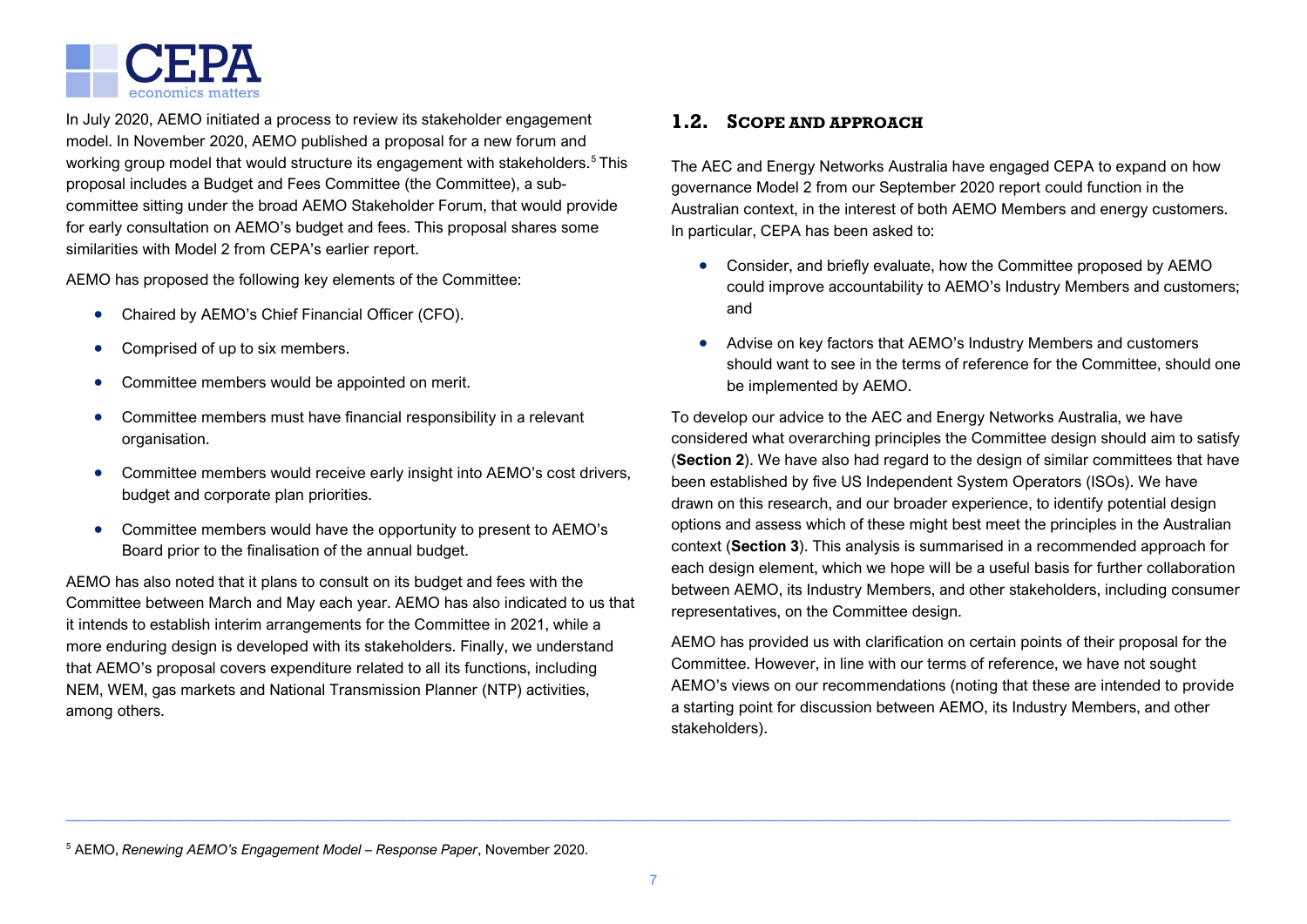

# <span id="page-13-0"></span>**2. DESIGN PRINCIPLES**

In line with CEPA's September 2020 report on governance arrangements for the market and system operator function, we consider that the establishment of the Committee has the potential to substantially increase transparency around AEMO's budget and strategic planning processes. In particular, this outcome would result from the Committee being empowered to provide effective scrutiny of budgets and priorities, through improved access to relevant supporting information and the ability to ask detailed questions of AEMO's management. Further, the Committee has the potential to improve the communication of stakeholder views to AEMO's Board on budget and planning issues, through the establishment of a clear and transparent process for comment.

However, the design of the Committee arrangements will be an important element in how successful this process will ultimately be in delivering these potential improvements. Accordingly, we have sought to identify design principles that can support the desired outcomes. We have reviewed a range of established principles for regulation, governance and budgetary management:

- The Australian Institute of Company Directors (AICD) not-for-profit (NFP) governance principles.[6](#page-17-1)
- The Organisation for Economic Cooperation and Development's (OECD) Principles of Budgetary Governance.<sup>[7](#page-17-2)</sup>
- The Better Regulation Task Force Principles of Good Regulation.<sup>[8](#page-17-1)</sup>

We have also taken into account AEMO's objectives for its stakeholder engagement review, namely, to *"improve transparency, consistency and collaboration"* and to *"work flexibly both on problem-solving and considering future issues as well as delivering to immediate functional concerns"*. [9](#page-17-2)

From this review, we have identified five design principles [\(Figure 2.1\)](#page-13-1).

<span id="page-13-1"></span>*Figure 2.1: Design principles*



*Source: CEPA*

- <sup>6</sup> AICD (2019), *Not-for-profit governance principles*, second edition, January, page 4-7.
- <sup>7</sup> OECD (2015), *Recommendation of the Council on Budgetary Governance*, page 3.
- <sup>8</sup> BRTF (2005), *BRTF Annual Report 2004/05*, pages 26-27.
- <sup>9</sup> AEMO, *Renewing AEMO's Engagement Model – Options Paper*, July 2020, page 5.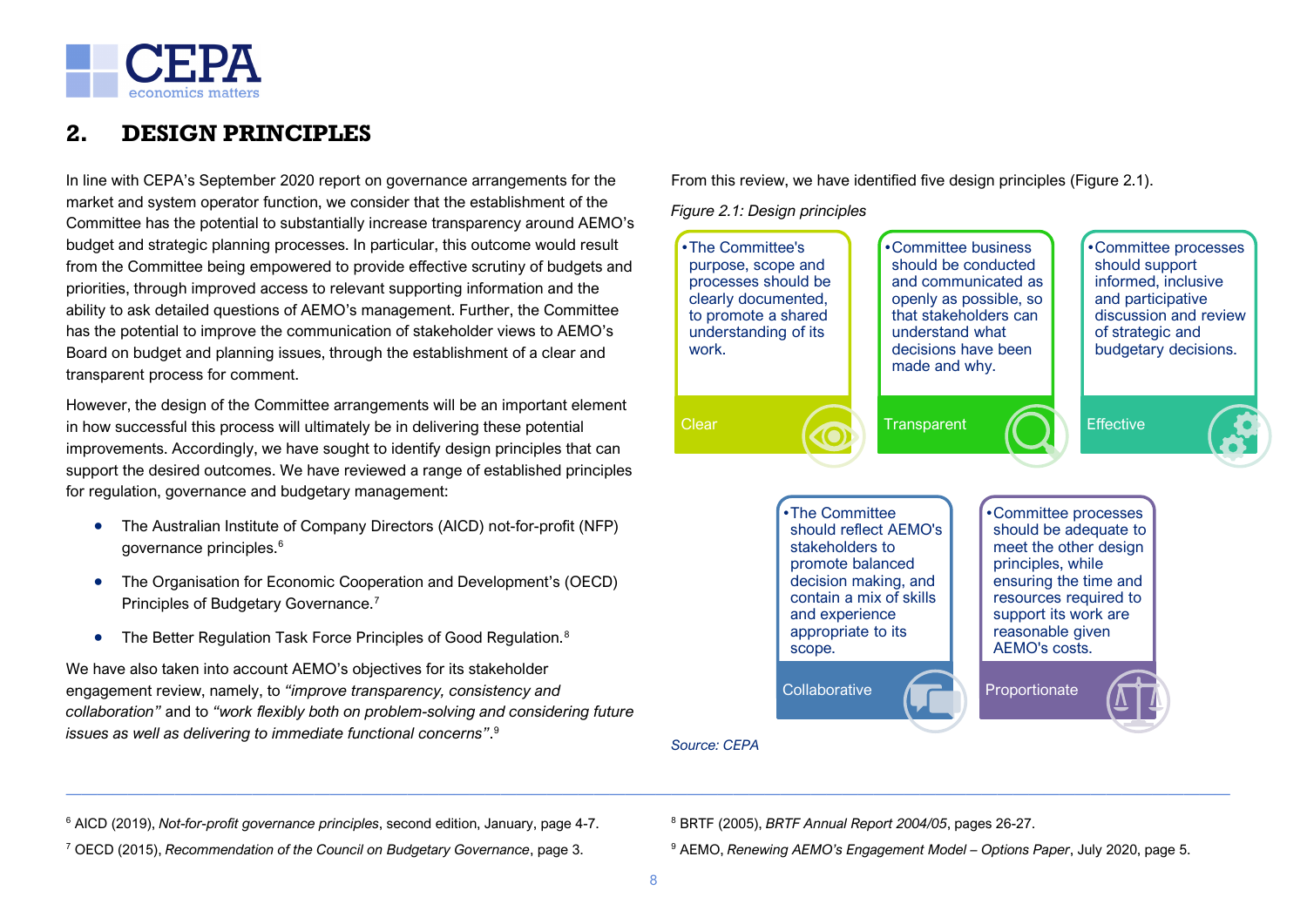

# <span id="page-14-0"></span>**3. COMMITTEE DESIGN**

In this section, we set out our findings on key design elements of similar committees that have been established in other jurisdictions. Based on this research, we present our views on the key issues for the design of the AEMO Committee, and identify design options that could meet the principles described in Section [2.](#page-13-0) We highlight where our proposals align with the high-level design suggested by AEMO, and where there are differences.

We have organised our analysis around five design elements – scope, composition, standing, process, and communication – illustrated in [Figure 3.1.](#page-14-3)

<span id="page-14-3"></span>*Figure 3.1: Budget & Fees Committee - Design elements*



### <span id="page-14-2"></span><span id="page-14-1"></span>**3.1. INTRODUCING THE CASE STUDIES**

Our desktop research has covered five US Independent System Operators (ISOs) – ISO New England (ISO-NE), the Midcontinent Independent System Operator (MISO), New York ISO (NYISO), Pennsylvania-New Jersey-Maryland Interconnection (PJM) and Southwest Power Pool (SPP). We have selected these entities on the basis that they have established committees which possess similar functions to those envisaged by AEMO in its high-level design:

- ISO-NE: Budget and Finance Subcommittee
- MISO: Finance Subcommittee
- NYISO: Budget & Priorities Working Group (BPWG)
- PJM: Finance Committee
- SPP: Finance Committee.

For ease of reading, in this report we generally use the generic term 'finance committee' in referring to these groups.

We have attempted to supplement our desktop research with discussions with members of these committees. However, in the limited time available for completing this report, we have only been able to speak with a handful of individuals. Further engagement with ISO committee members may be useful to inform further discussions on the design of the AEMO Committee, although 'learning by doing' through the interim 2021 arrangements is likely to be most efficient.

In assessing the relevance of the case study committee designs for Australia, it is important to consider the broader governance and regulatory arrangements within which the US ISOs operate.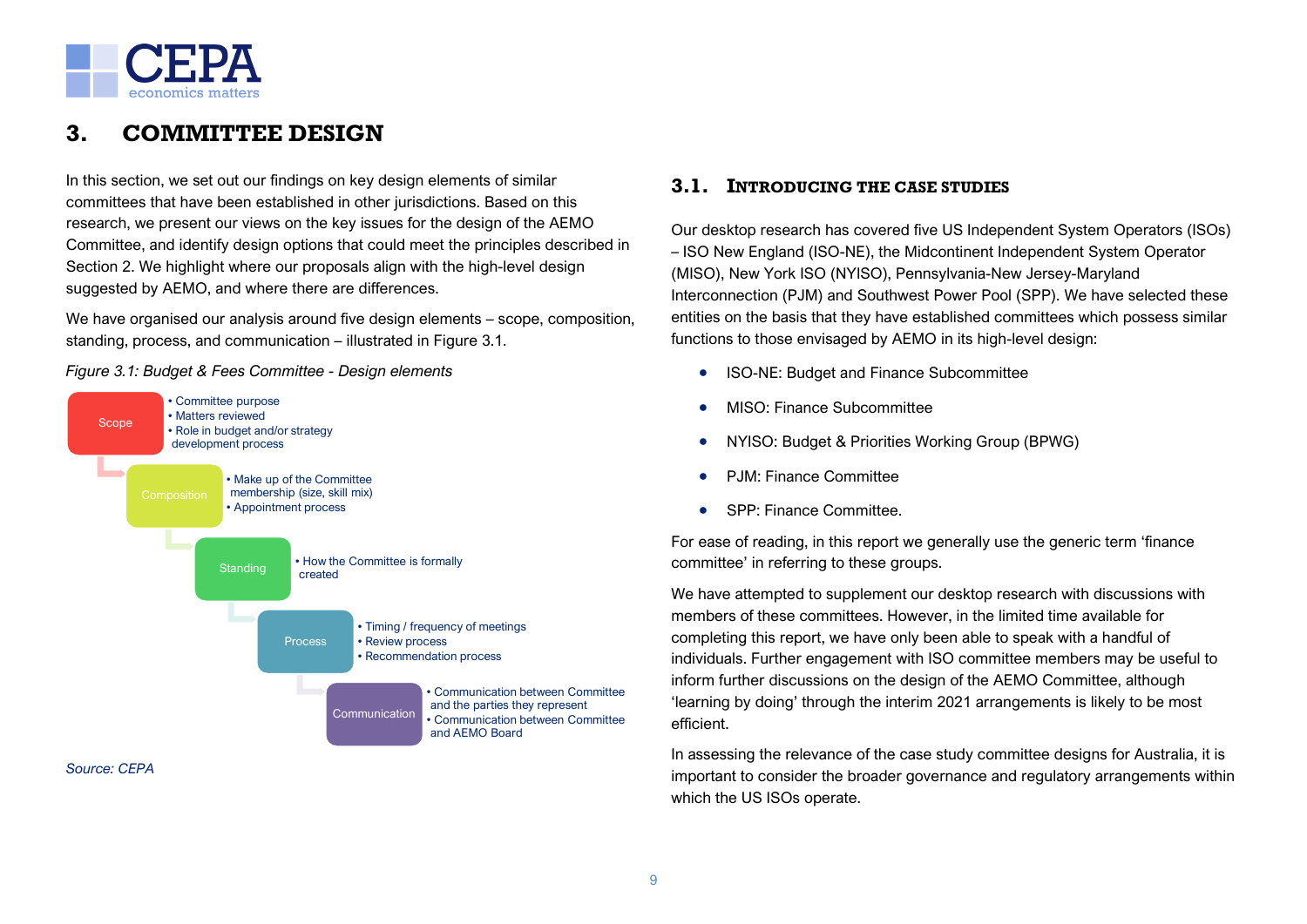

The ISOs that we have researched are independent not-for-profit entities, whose members play an active role in the governance of the organisation.<sup>[10](#page-22-0)</sup> Within this model, member involvement in the governance processes of ISOs is typically facilitated through a committee of the members, that communicates with the ISO's board and management, and reports to their members. The various ISOs have different names for this committee, but to avoid confusion we generally refer to these using the generic term, 'members' committee'. Members' committees can be tasked with such roles and responsibilities as electing the members of the ISO's board, reviewing budgets, and advising the board on a broad range of issues concerning the operation of energy markets and the ISO's business practices.

The members' committees typically convene subcommittees or working groups to focus on specific issues. Several of the case studies provide examples of this – the ISO-NE, MISO and NYISO finance committees are subcommittees or working groups that sit under their members' committees. As we discuss later in this report, these arrangements affect members' roles in the budget processes and how they interact with the board. In contrast, the PJM and SPP finance committees communicate directly with the respective ISO boards. [11](#page-22-1) [Figure 3.2](#page-16-0) (overleaf) sets out the relationships between the board, members' committee and finance committee for each of the five ISOs.

Another relevant contextual factor relates to arrangements for setting the fees levied by the ISOs on market participants. As all the case studies operate under a not-for-profit model, fees are intended to recover the ISOs' actual costs.

<span id="page-15-0"></span>Nonetheless, fee setting processes vary substantially, with some ISO's submitting fees to the Federal Energy Regulatory Committee (FERC) for approval [\(Table 3.1\)](#page-15-1).

<span id="page-15-1"></span>*Table 3.1: Overview of fee setting arrangements*

| <b>SO</b>     | <b>Fee setting process</b>                                                                                                                                                                                                                                                                                                                                                |
|---------------|---------------------------------------------------------------------------------------------------------------------------------------------------------------------------------------------------------------------------------------------------------------------------------------------------------------------------------------------------------------------------|
| <b>PJM</b>    | Under PJM's 'stated rate' mechanism, administrative costs are<br>recovered through fixed, long-term fees that are defined in PJM's<br>Open Access Transmission Tariff (Tariff), with annual updates for<br>escalation. <sup>12</sup> Changes to the Tariff, including stated rates, must be<br>accepted by the Federal Energy Regulatory Commission (FERC). <sup>13</sup> |
| <b>ISO-NE</b> | Following consultation with stakeholders, the budget approved by<br>ISO-NE's board is submitted to FERC at least 60 days before the<br>operating year starts. If FERC approves the budget, revised service<br>rates based on the budget are reflected in the ISO's Tariff. <sup>14</sup>                                                                                  |
| <b>MISO</b>   | Actual costs are recovered from market participants through a<br>formula specified in the ISO's Tariff. Accordingly, fees vary to reflect<br>actual / budgeted costs. The fee setting processes do not appear to                                                                                                                                                          |
| <b>NYISO</b>  | involve FERC approval <sup>15</sup> , although our understanding is that affected<br>parties could potentially file for FERC review of the ISO's Tariff if they<br>considered these provisions were 'unjust and unreasonable'. <sup>16</sup>                                                                                                                              |
| SPP           | As for MISO and NYISO. However, SPP's Tariff also specifies a<br>maximum rate (US \$0.43 / MWh) for the ISO's administrative cost<br>recovery. <sup>17</sup> Varying the Tariff requires FERC approval.                                                                                                                                                                   |

*Source: CEPA analysis (references in footnotes).*

<sup>10</sup> Broadly, the ISO membership reflects organisations with an interest in the operation of the electricity market. Depending on the ISO, membership categories may include generators, retailers, network operators, consumers, governments, and local power authorities.

<sup>11</sup> PJM, *Operating Agreement*, 18 February 2020, section 7.5.1(b); SPP, *Finance Committee Organizational Group Scope Statement*, 5 December 2017, p. 3.

- <sup>12</sup> *Stated Rates Fact Sheet*, July 2017.
- <sup>13</sup> PJM, *Federal Law Guides Changes in PJM Governing Documents*, 2020.

<sup>14</sup> ISO-NE, *The ISO Funding and Budgeting Process*, available at[: https://www.iso](https://www.iso-ne.com/about/what-we-do/in-depth/the-iso-funding-and-budgeting-process)[ne.com/about/what-we-do/in-depth/the-iso-funding-and-budgeting-process.](https://www.iso-ne.com/about/what-we-do/in-depth/the-iso-funding-and-budgeting-process)

<sup>15</sup> MISO, *FERC Electric Tariff – Schedule 10 – ISO Cost Recovery Adder*. NYISO, *Open Access Transmission Tariff – Schedule 1 – ISO Annual Budget Charge and Other Non-Budget Charges and Payments*.

<sup>16</sup> Section 206 of the Federal Power Act.

<sup>17</sup> SPP, *Docket No.ER20-418-000, Submission of Tariff Revisions to Unbundle Schedule 1-A Tariff Administration Services to Include Market Services*, November 2019. SPP, *Ope*n *Access Transmission Tariff – Sixth Revised Volume No. 1 – Schedule 1-A Tariff Administration Services*.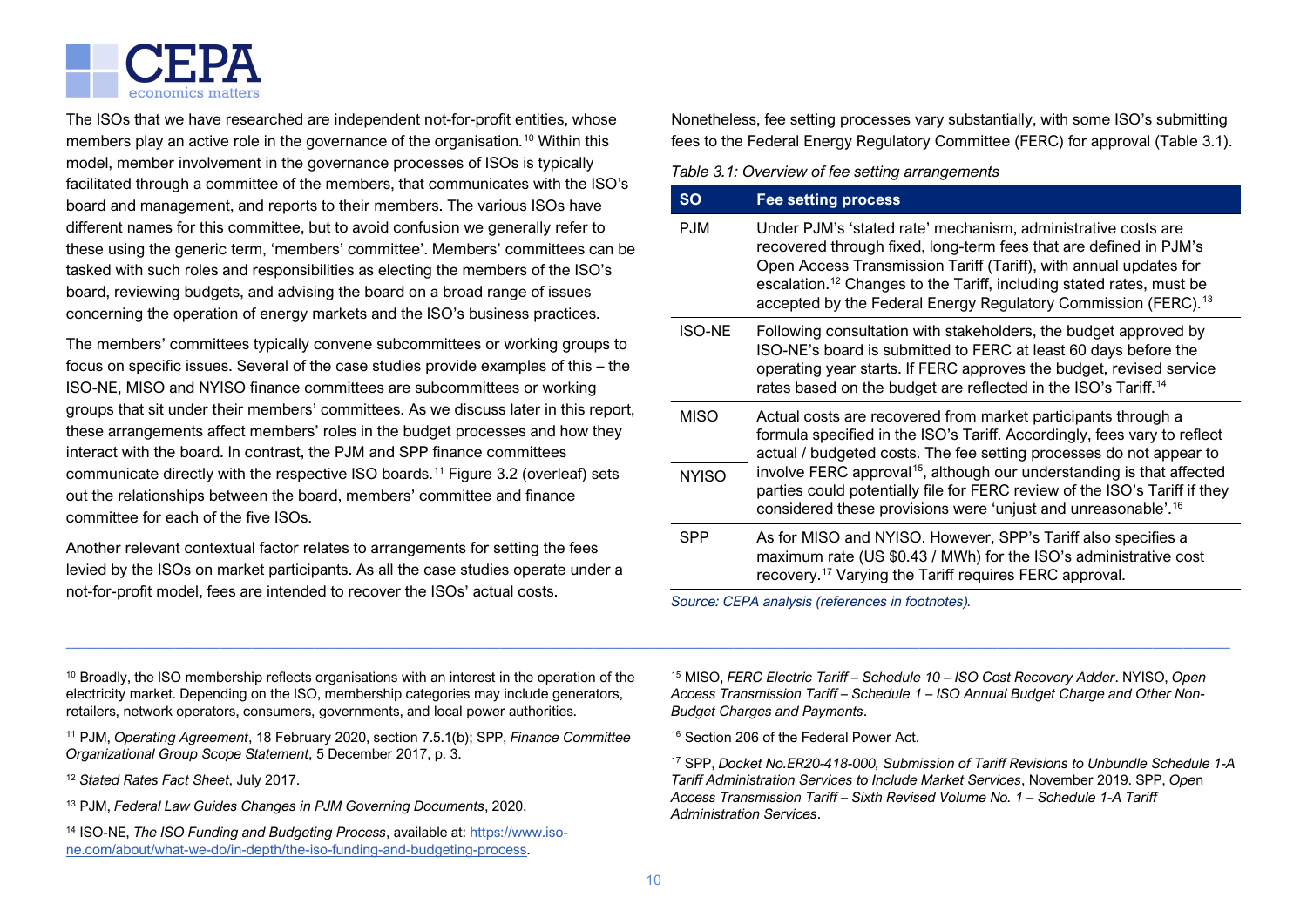

Among the case studies, there does not appear to be a clear correspondence between the presence of external oversight of budgets/fees, and the breadth and depth of the finance committee's role. Nonetheless, in considering the scope of AEMO's proposed Committee, we have taken into account the relative absence of regulatory oversight of its budgets and fees (with the exception of the Economic Regulation Authority's determination of allowable revenue and capex for WEM functions). In our view, this supports consideration of Committee arrangements that are at the 'stronger' end of the spectrum suggested by the case studies.

<span id="page-16-0"></span>*Figure 3.2: Relationships between boards and committees*



- 1. ISO-NE, *Participants Agreement*, paragraph 12.2.
- 2. Ibid., paragraph 12.1. ISO prepares budget and provides it to Budget and Finance Subcommittee for comment. ISO shall then consider comments and submit budget to Participants Committee to vote on.
- 3. MISO, *Board of Directors Meeting Agenda*, 10 December 2020. Budget approval item appears under Board of Directors Audit & Finance Committee.
- 4. MISO, *2020 Finance Subcommittee Management Plan*, pp. 2-3.
- 5. MISO, *Advisory Committee 2020 Charter*, 23 April 2020.
- 6. MISO, *2020 Finance Subcommittee Management Plan*, p. 1.
- 7. SPP, *Finance Committee Organizational Group Scope Statement*, 5 December 2017.
- 8. NYISO, *2021 Budget Overview*, BPWG Meeting, 28 October 2020, slide 23.
- 9. NYISO, *2020 Committee Structure and Scope of Responsibilities*. The BPWG works towards consensus position on budget, which is then passed to Management Committee for final vote to approve.
- 10. PJM Finance Committee, *Financial Review, Reporting and Communications Protocol*.
- 11. PJM, *Members Committee Charter*, 25 August 2016.
- 12. PJM Finance Committee, op. cit., p. 2.

*Source: CEPA analysis*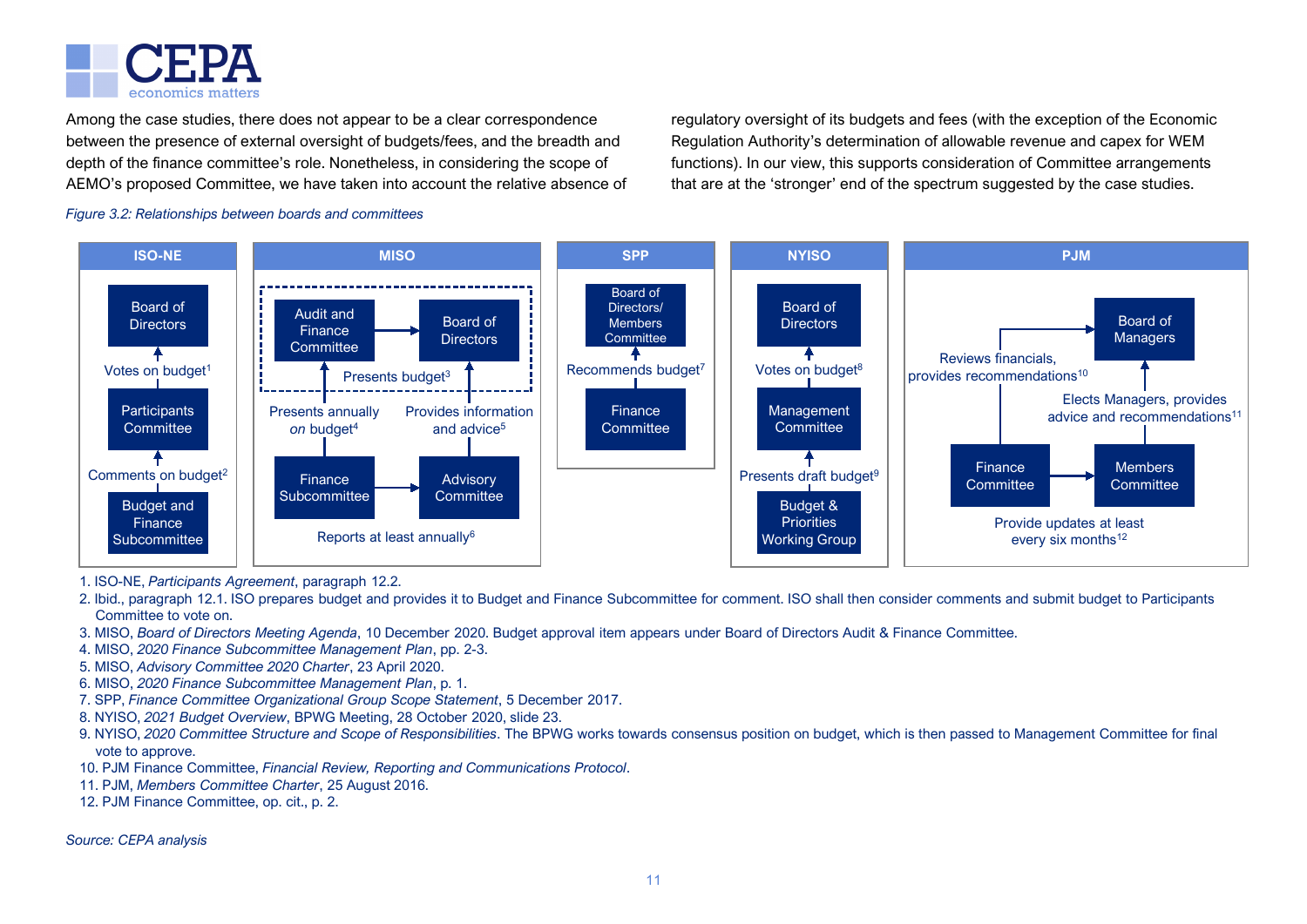

### <span id="page-17-0"></span>**3.2. SCOPE**

This element refers to the stated purpose of the Committee, the material it reviews, and the role that it has in the system operator's budgetary processes and strategic decisions.

# **Case study evidence**

[Table 3.2](#page-17-3) summarises the stated purpose and material reviewed for each of the case study committees. Their authority in relation to ISO budgets is not included in the table, as it is uniform across the case studies: all operate in an 'advisory only' capacity to either the members' committee or the board. In each case, the board has ultimate responsibility for the financial decisions of the ISO.

Across the case studies, the scope of the finance committee varies from being relatively narrow and primarily focused on the budgetary process, to having a wider role, such as in the case of the NYISO and SPP. For example, the NYISO's finance committee scope covers project identification and prioritisation, while SPP's committee considers all aspects of the ISO's finances. Three of the committees have ongoing mandates to periodically monitor the actual expenditure of the ISO relative to the budget, throughout the fiscal year.[18](#page-25-0) ISO-NE states that it regularly provides updates on budgeted versus actual expenditure to FERC and market participants throughout the year, although it is not clear whether their finance committee has a role in reviewing this material.<sup>[19](#page-25-1)</sup>

We note that the ISOs may have other committees with member representation where decisions on strategic priorities and resource allocation are discussed.

#### <span id="page-17-3"></span><span id="page-17-2"></span><span id="page-17-1"></span>*Table 3.2: Purpose and material reviewed by case study committees*

| <b>ISO</b>        | <b>Stated purpose</b>                                                                                                                                                                                                          | <b>Material reviewed</b>                                                                                                                                                                  |
|-------------------|--------------------------------------------------------------------------------------------------------------------------------------------------------------------------------------------------------------------------------|-------------------------------------------------------------------------------------------------------------------------------------------------------------------------------------------|
| ISO-<br><b>NE</b> | Provide input and advice to the<br>Participants Committee on the ISO's<br>operating and capital budgets, billing<br>and settlement system, Financial<br>Assurance Policy and Billing Policy.                                   | Annual budget containing<br>operating expenses, capital<br>expenses and other<br>extraordinary nonrecurring<br>expenses.                                                                  |
| <b>MISO</b>       | Facilitate flow of information<br>regarding significant financial matters<br>between the Advisory Committee,<br>MISO management and financial<br>accounting staff. Review and report<br>on annual capital / operating budgets. | Annual capital and operating<br>budgets, periodic budget vs.<br>actual results and unbudgeted<br>expenditures > \$1 million. <sup>20</sup>                                                |
| <b>NYISO</b>      | Provide guidance on development<br>and management of the budget, and<br>input and guidance on project<br>identification, selection, prioritisation,<br>budgeting and monitoring.                                               | Annual budgets, periodic<br>budget vs. actual results for all<br>NYISO line items, scope, cost<br>and schedule of projects being<br>implemented by NYISO. <sup>21</sup>                   |
| <b>PJM</b>        | Review financial statements and<br>budgets and make recommendations<br>to PJM Board on the level of PJM's<br>rates, proposed major new<br>investments and allocation of funds.                                                 | Financial statements,<br>budgeted and actual capital<br>costs, operating budgets and<br>expenses, and cost<br>management initiatives.                                                     |
| <b>SPP</b>        | Oversee all aspects of SPP's finances<br>and financial operations, ensuring<br>appropriate controls, policies and<br>procedures.                                                                                               | All policies and procedures<br>relating to financial operations<br>and risk management. Annual<br>budgets for upcoming fiscal<br>year and audited financial<br>statements for prior year. |

*Source: CEPA analysis*

<sup>18</sup> MISO, NYISO and PJM.

<sup>19</sup> ISO-NE, *Corporate Governance – Budget*, available at [https://www.iso](https://www.iso-ne.com/about/corporate-governance/budget)[ne.com/about/corporate-governance/budget.](https://www.iso-ne.com/about/corporate-governance/budget)

<sup>20</sup> MISO, *Finance Subcommittee (FSC) Charter*, 22 April 2020.

<sup>21</sup> NYISO, *2020 Committee Structure and Scope of Responsibilities*.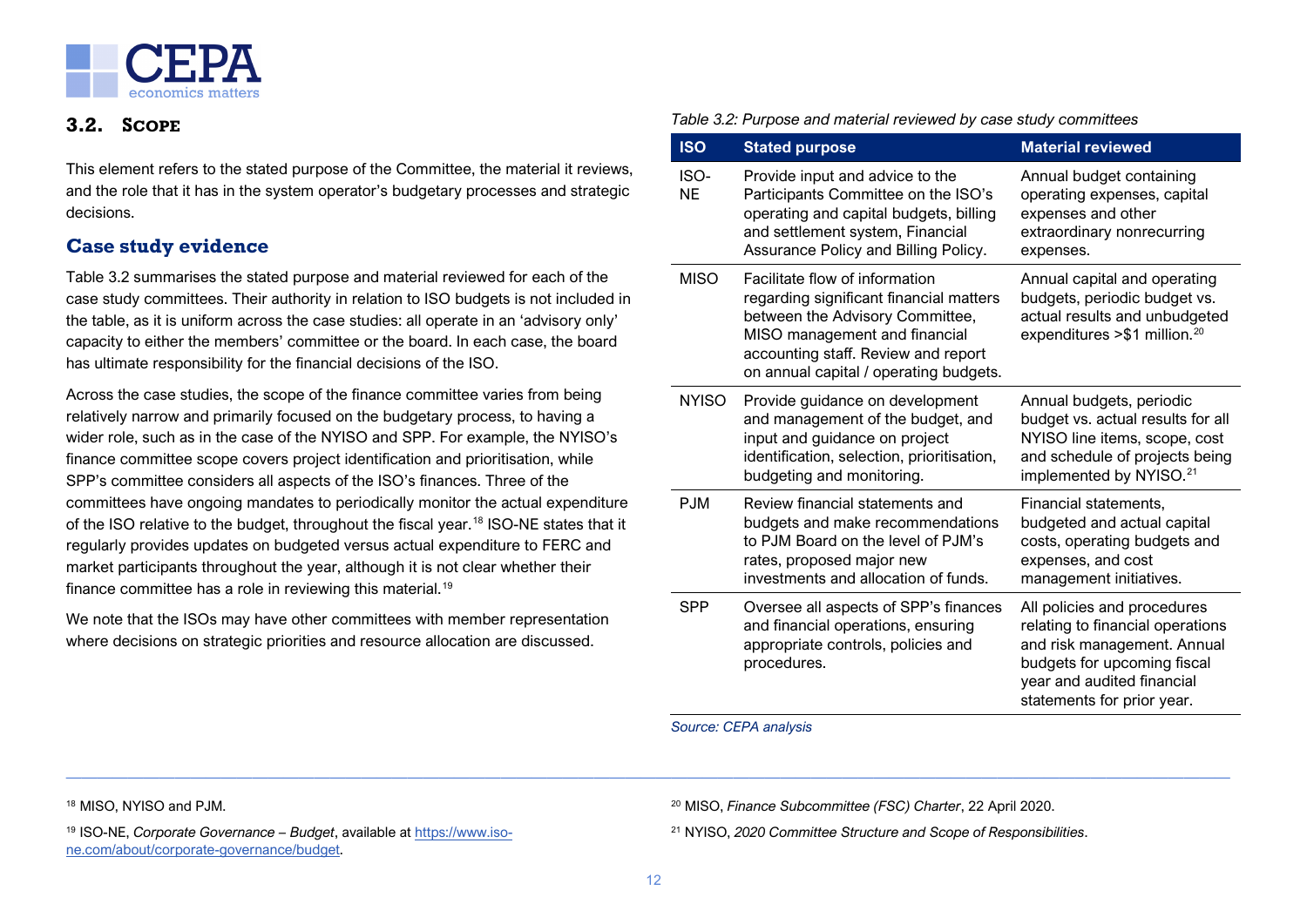

# **Analysis and recommendations**

The case studies illustrate that there are multiple options that could be considered for the scope of the AEMO Committee, ranging from a primary focus on the budgetary process, or a wider role in strategic decision making. AEMO's proposal involves Committee members receiving early insight into AEMO's cost drivers, budget and corporate plan priorities, with fees also to be included within the Committee's scope. Accordingly, this proposal appears to sit closer to the former, than the latter.

We consider that a broader scope than that proposed by AEMO may improve the ability of the Committee to satisfy the design principles. Specifically:

- 1. To achieve a step-change in transparency and collaboration, it would be desirable for the Committee's role to extend beyond receiving early insight into budgets and cost drivers. We suggest that from a governance perspective, it will be most valuable if the Committee's role enables it to provide meaningful scrutiny of and input to AEMO's budget, corporate plan and fee proposals.
- 2. The Committee should have a role in monitoring performance against budgets. This would provide greater transparency and budget discipline, while the ongoing engagement would improve the effectiveness of the Committee, by increasing their understanding of AEMO's budget requirements.
- 3. Major expenditure items may not always be identified, or fully scoped, at the time the annual budget is prepared. Accordingly, for the Committee to provide meaningful input in relation to AEMO's overall expenditure, there may need to be a mechanism for the Committee to review and comment on such projects as they arise throughout the year.

To facilitate this, the Committee process may need to be ongoing throughout the year. We discuss this further in Section [3.5.](#page-24-0)

A more extensive implementation would be to task the Committee with identifying and prioritising projects, as is the case for NYISO. We are not recommending this as a starting point for the AEMO Committee, as it would represent a more complex implementation that may not be needed. However, we note that there will be other forums where cost issues are discussed between AEMO and stakeholders. For example, AEMO's revised NEM Wholesale Consultative Forum will *"particularly focus on facilitating an industry discussion on implementation prioritisation and technology costs associated with implementation"*. [22](#page-26-1) It could be helpful if AEMO, in defining the scope of the Committee, could provide a vision for how it will ensure that the Committee can have meaningful input into strategic and operational decisions that may ultimately sit with other stakeholder forums or business processes.

#### **Recommendations 1: Scope**

- **1.1** The Committee's purpose should be to provide meaningful stakeholder oversight of AEMO's budget, fee and strategic decision-making processes.
- **1.2** To support its purpose, the Committee's review should also encompass major expenditure decisions that arise outside the budget cycle, and ongoing performance against budgets and strategic plans.

# <span id="page-18-0"></span>**3.3. COMPOSITION**

This design element relates to the makeup of the committee membership, including its size, skillset, and the appointment process.

# **Case study evidence**

For the MISO, PJM and SPP finance committees there are prescribed membership structures. These are summarised in [Table 3.3](#page-19-0) below.

<sup>22</sup> AEMO, *Renewing AEMO's Engagement Model – Response Paper*, November 2020, p. 8.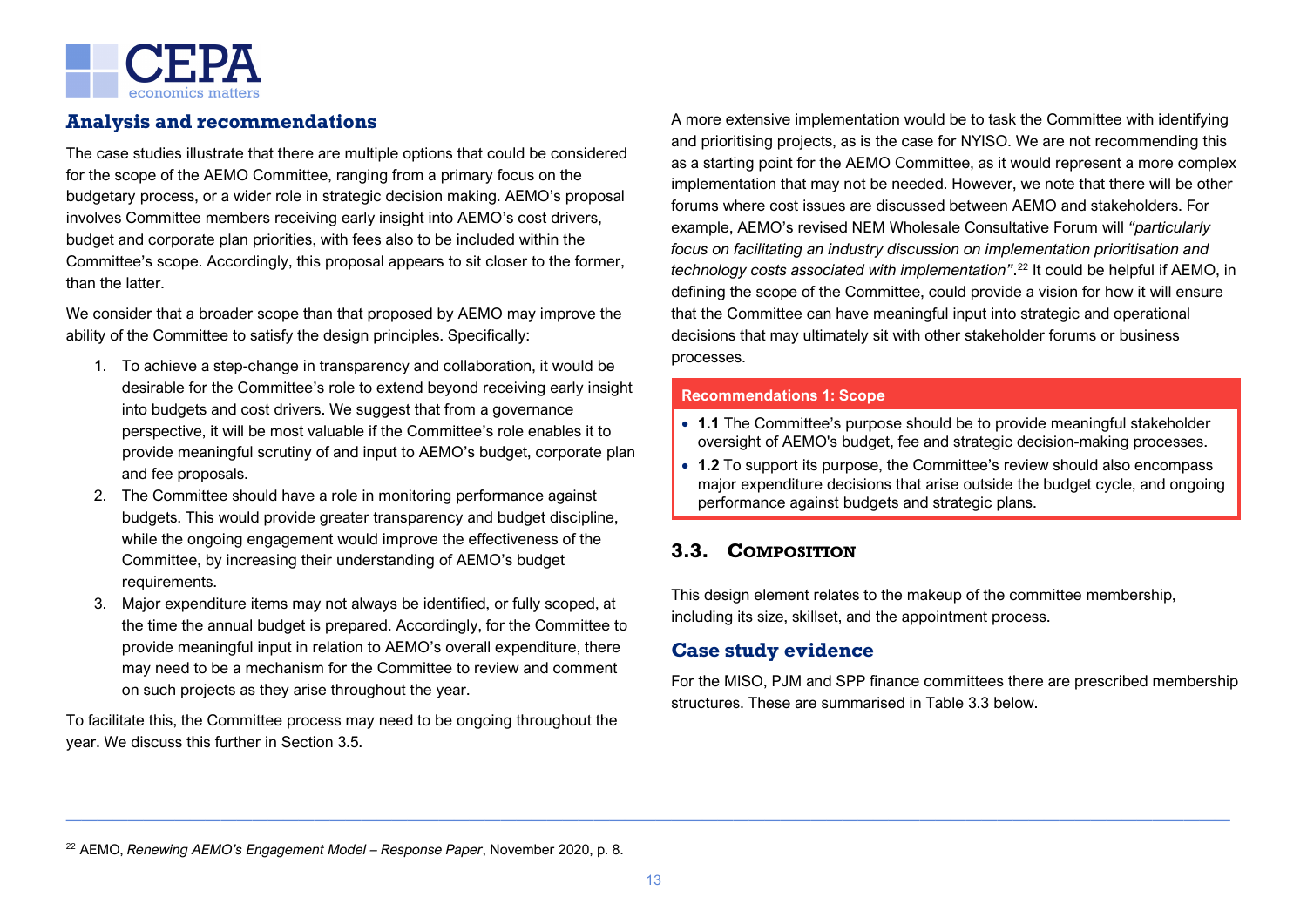

#### <span id="page-19-0"></span>*Table 3.3: Composition of case study committees*

| <b>ISO</b> | <b>Composition</b>                                                                                                                                                                                            |  |
|------------|---------------------------------------------------------------------------------------------------------------------------------------------------------------------------------------------------------------|--|
| MISO       | • Each industry sector designates one representative, for a total of<br>up to 11 committee members if all sectors elect a representative<br>• Committee members are elected for two-year terms. <sup>23</sup> |  |
| PJM        | • 13 committee members, comprised of:                                                                                                                                                                         |  |
|            | Two PJM Board Members, other than the President,<br>$\Omega$<br>selected by the PJM Board                                                                                                                     |  |
|            | One PJM Representative selected by the President<br>$\circ$                                                                                                                                                   |  |
|            | Two representatives for each sector of the Members<br>$\circ$<br>Committee, or which there are five (10 members in<br>total).                                                                                 |  |
|            | • Stakeholder members are elected for three-year terms. <sup>24</sup>                                                                                                                                         |  |
| SPP        | • At least six members and up to nine members' committee<br>members, with equal representation from SPP's Board of<br>Directors, Transmission Owning Members and Transmission Using<br>Members.               |  |
|            | • The stakeholder members are nominated by the Corporate<br>Governance Committee.                                                                                                                             |  |
|            | • All members are appointed by the Board and will serve until a                                                                                                                                               |  |

successor is appointed.<sup>[25](#page-27-2)</sup> In contrast, the ISO-NE and NYISO committees are open to all ISO members,

leading to much larger committees than those described in [Table 3.3.](#page-19-0) NYISO's

BPWG has almost 400 members,[26](#page-27-3) while ISO-NE's Budget and Finance committee has  $60$  members.<sup>[27](#page-27-0)</sup>

MISO is the only ISO for which we have identified a published set of skills that nce committee members must possess; being one or more of the following:

- finance education or experience;
- profit and loss responsibility;
- budget preparation and budget compliance expertise; and
- rate case preparation, presentation or expert testimony.<sup>[28](#page-27-4)</sup>

oted in [Table 3.3,](#page-19-0) two committees – PJM and SPP – include board member resentation. We note that other ISOs may have other processes that provide for ect communication between stakeholders and the board, for example NYISO's Liaison Subcommittee which meets with the board on a monthly basis.<sup>[29](#page-27-5)</sup>

### **Analysis and recommendations**

key issues to consider in determining the composition of the AEMO committee the process through which Committee members are selected, the selection eria and appropriate qualifications.

AEMO's proposal is for:

- The Committee to have up to six members.
- Committee members to have financial responsibility in a relevant organisation, and would be appointment based on merit.

<sup>23</sup> MISO, op. cit.

<sup>24</sup> PJM, *Financial Reporting & Communications Protocol*, 2006.

<sup>25</sup> SPP, *SPP Bylaws*, 1 January 2021, section 6.5.

 $26$  Information provided to us by NYISO staff in January 2021. Each member organisation can nominate up to eight representatives for the working group. Between 30 and 40 members typically attend each meeting.

<sup>27</sup> ISO-NE, *Participant Directory for NEPOOL Budget & Finance Subcommittee*, January 2021. Available at[: https://www.iso-ne.com/participate/participant-asset](https://www.iso-ne.com/participate/participant-asset-listings/directory?id=29&type=committee)[listings/directory?id=29&type=committee](https://www.iso-ne.com/participate/participant-asset-listings/directory?id=29&type=committee)

<sup>28</sup> MISO, op. cit.

<sup>29</sup> NYISO, *NYISO Governance: Frequently Asked Questions*, available at: [https://www.nyiso.com/documents/20142/1408883/NYISO-Governance-FAQ.pdf/471f13a1-](https://www.nyiso.com/documents/20142/1408883/NYISO-Governance-FAQ.pdf/471f13a1-5def-7358-b0a5-42221906ac0e?t=1546629718621) [5def-7358-b0a5-42221906ac0e?t=1546629718621](https://www.nyiso.com/documents/20142/1408883/NYISO-Governance-FAQ.pdf/471f13a1-5def-7358-b0a5-42221906ac0e?t=1546629718621)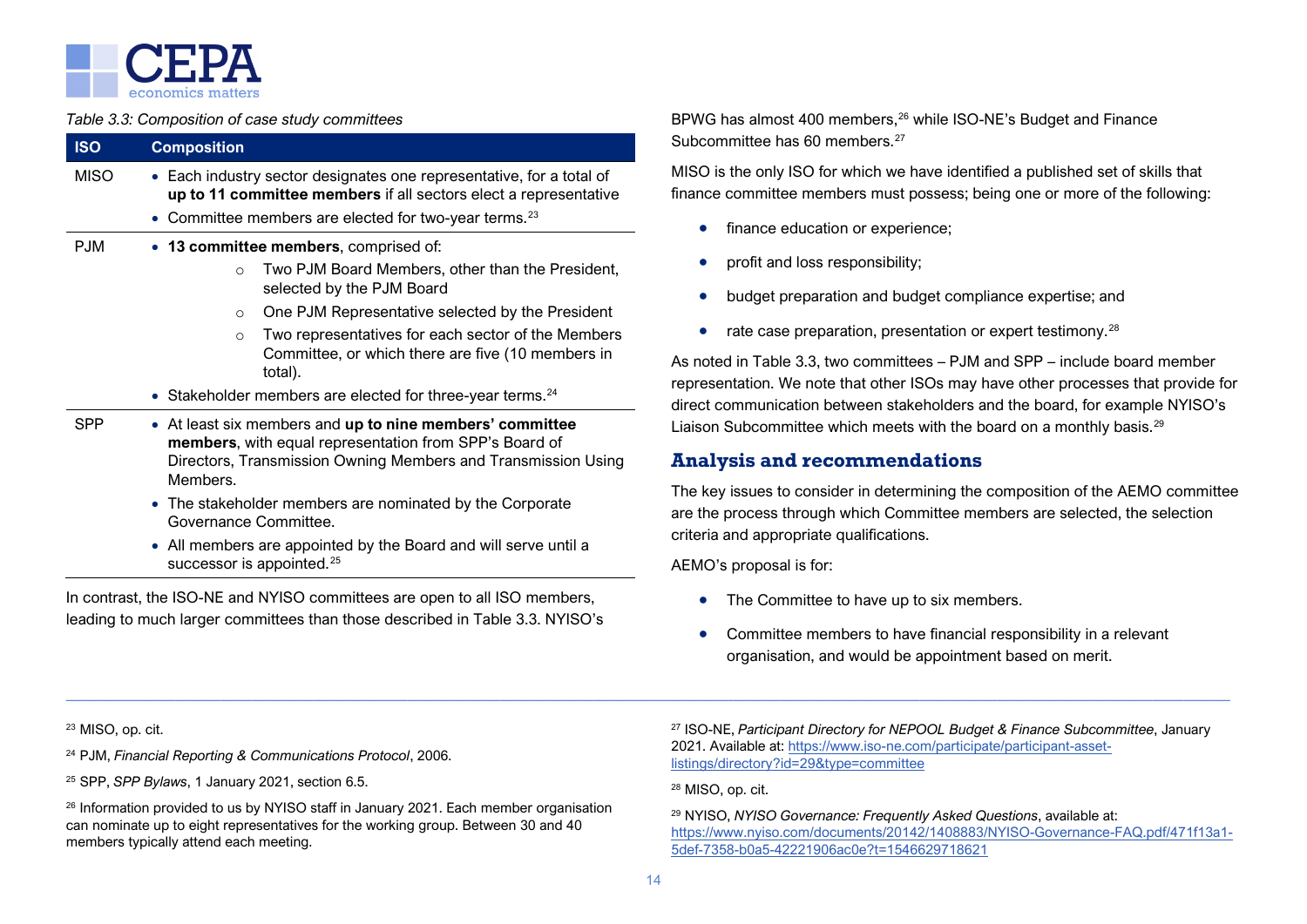

• The Committee would be chaired by AEMO's Chief Financial Officer (CFO).

AEMO's proposal did not identify who would be responsible for appointing members, although we understand that for the interim committee arrangements AEMO proposes to seek support from industry associations.

We have four main observations on the committee design in terms of its composition which are set out below.

First, we think that it would be appropriate for the composition of the Committee to reflect the breadth of AEMO's stakeholders, including customers and government stakeholders. While industry participants are directly affected by AEMO's fees, we note that:

- Customers can ultimately be expected to bear these costs, and are directly affected by budgetary or strategic decisions that impact AEMO's operational capabilities.
- While Governments do not bear AEMO's costs, they nonetheless have a defined role in AEMO's current governance structure and will also be concerned to ensure that AEMO's funding is both adequate and targeted at critical security and reliability priorities.

Second, we have observed through the case studies that some ISO finance committees include members of the ISO Board. We think that there are strong advantages in taking a similar for the AEMO Committee. In particular, we think this would:

• Give weight to the Committee, and signal a strong commitment from AEMO to provide greater transparency in relation to budget and strategic decisions.

• Promote communication between the board and stakeholders, providing a regular forum for board members to hear stakeholder views on budgets and priorities first hand. We suggest that this would assist the Board in understanding, and being able to respond, to concerns at an early stage, rather than only receiving a presentation from stakeholder at the time the budget is submitted for approval.

If an AEMO Director, or Directors, participate, it may be appropriate for them to chair the Committee. If an AEMO Director is not appointed, it seems appropriate for AEMO's CFO to chair the Committee. [30](#page-28-0)

With these points on customer, government and Board participation in mind, a sixmember Committee appears small. It would also be smaller than the similar financial committees observed through the case studies. We suggest that a slightly larger Committee – of approximately eight to ten members – would be more appropriate, while still being of a size that allows for detailed discussion and debate. In relation to the composition of members, the AEMC's Reliability Panel, which allows for up to eight stakeholder representatives in addition to AEMO, could serve as a useful guide.<sup>[32](#page-28-1)</sup> Taking this example and other insights from our research, we have put together a 'strawperson' design of an eight-person committee (Box 1). In line with the case studies, we suggest it would be appropriate for stakeholder groups to choose their own representatives, as long as they are in possession of suitable skills (discussed further below).

<sup>30</sup> As noted under 'Communication' below, while we anticipate that the secretariat function would be provided by AEMO, we suggest that Committee recommendations should reflect the views of non-AEMO members. Accordingly, the role of the chair would primarily be facilitative.

<sup>32</sup> NER, rule 8.8.2.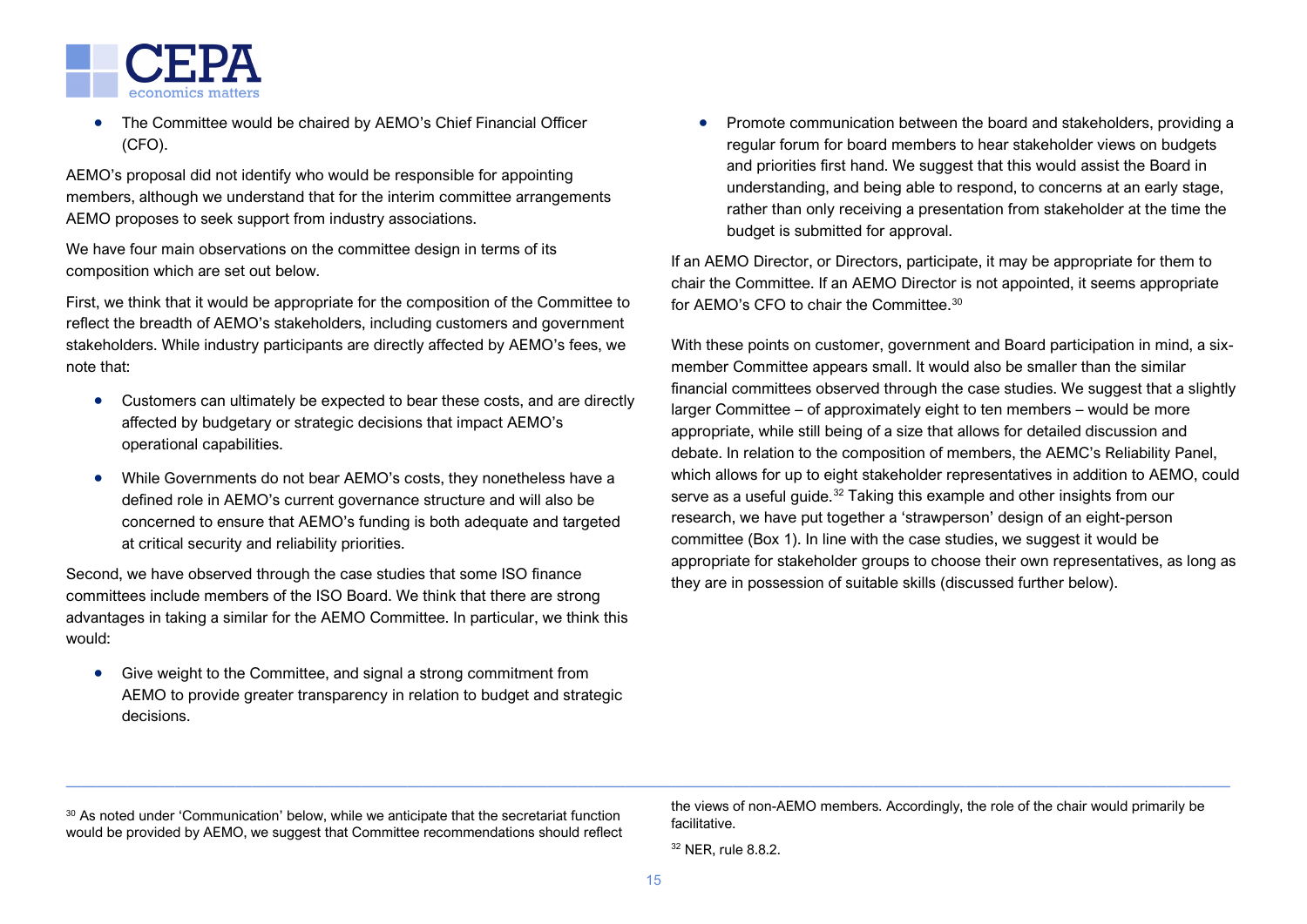

#### **Box 1: 'Strawperson' composition of a Budget and Finance Committee**

AEMC's Reliability Panel and AEMO's Settlements Residue Committee<sup>[33](#page-28-2)</sup> and Information Exchange Committee<sup>[34](#page-28-1)</sup> are examples of existing entities that are intended to broadly represent a range of interests from across the energy industry.

With reference to these examples and the insights we have collected through the case studies, we propose the following 'strawperson' composition of a eightperson Committee:

- an AEMO Director, appointed by the AEMO Board
- the CFO or a delegate of AEMO
- four industry representatives, consisting of:
	- o a person representing Generators
	- o a person representing Market Customers
	- o a person representing Transmission Network Service Providers
	- o a person representing Distribution Network Service Providers
- a person representing end use consumers
- a person representing AEMO's Government Members, appointed jointly by AEMO's Government Members.

Thirdly, AEMO's requirement for Committee members to have financial responsibility could potentially be broadened. If the role of the Committee is to scrutinise and input into the debates around the need for expenditure, parties with other experience, such as practical knowledge about transmission investments or IT system upgrades, and the costs of such initiatives, may also be well placed to meaningful input. Further, a financial responsibility criterion may be more difficult to satisfy for customer or government Committee members. Nonetheless, we agree that it is important that the representatives be senior members of their organisation. Therefore, we suggest that the criteria could be broadened to:

• Committee members must have executive-level responsibility within their organisation.

• Industry and government Committee members must have decision-making experience in relation to budgeting and/or expenditure approval.

Finally, although information on committee member tenure was only available for two case studies, these indicated terms of 2-3 years. We suggest consideration of a 3-year tenure period, to leverage the knowledge that Committee members will build up over time, while allowing for the regular introduction of fresh perspectives. It may also be appropriate to consider staggered replacement of Committee members, to promote a degree of continuity.

#### **Recommendations 2: Composition**

- **2.1** The Committee should reflect the full breadth of AEMO's stakeholders, including its Members and end customers
- **2.2** 8-10 members, in line with the composition suggested in Box 1, may allow the Committee to reflect AEMO's stakeholders, without becoming unwieldy.
- **2.3** Stakeholders should be able to nominate their representatives, subject to meeting skill requirements.
- **2.4** AEMO Board representation is desirable.
- **2.5** Tenure of 3 years for non-AEMO Committee members may be appropriate.

# <span id="page-21-0"></span>**3.4. STANDING**

This element relates to how the finance committee is formally created and how the arrangements relating to it can be changed.

### **Case study evidence**

The case study committees display two categories for this element:

1. Those which have standing in the principal governance documents of the ISO (ISO-NE, PJM, SPP), and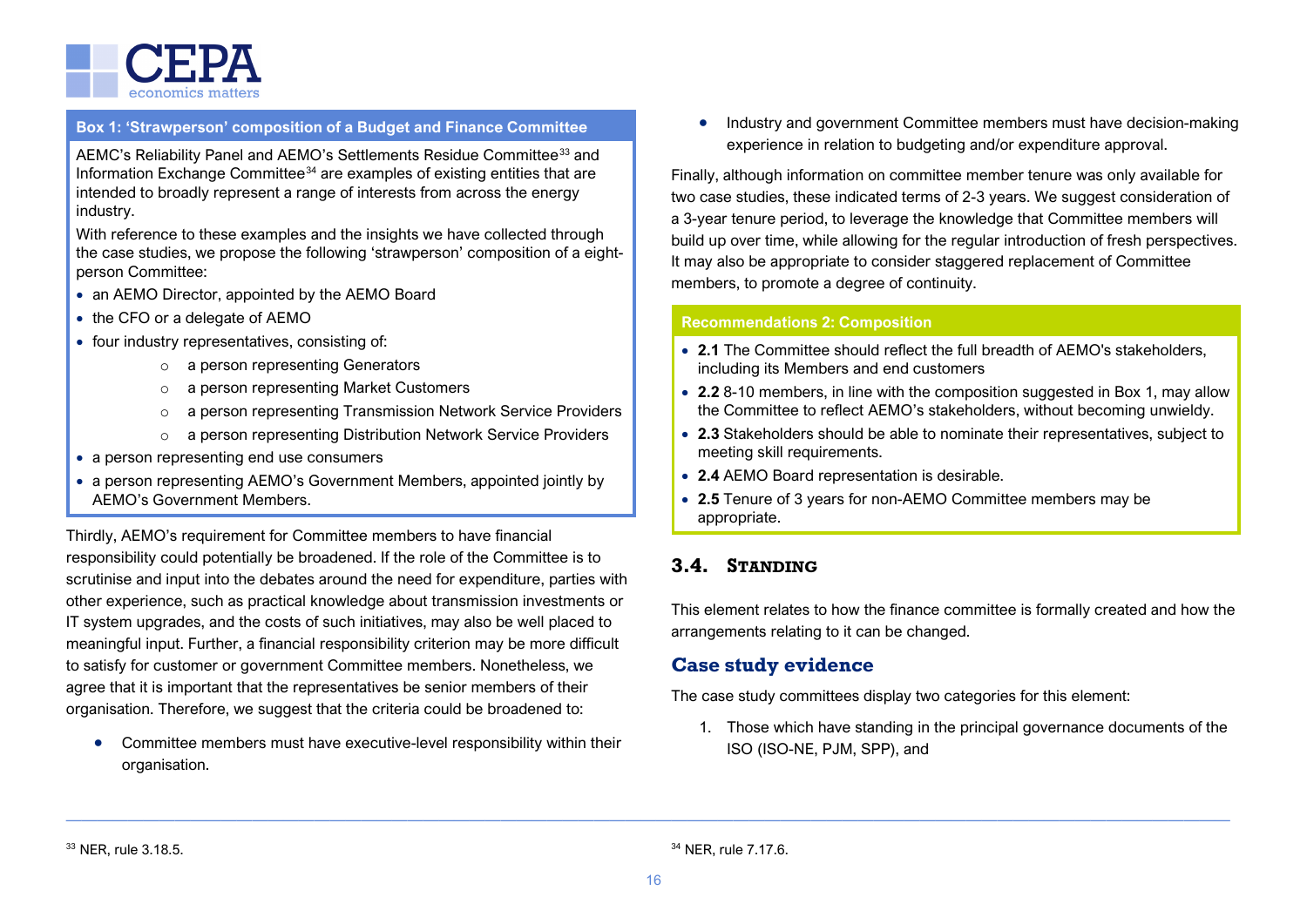

2. Those which have been established by members committees (MISO, NYISO).

Our summary of the standing of the case study committees is set out in [Table 3.4.](#page-22-5)

#### <span id="page-22-5"></span>*Table 3.4: Standing of case study committees*

| <b>ISO</b>        | <b>Where committee</b><br>defined                                                      | How arrangements can be changed                                                                                                                                                                                                                                                                                        |
|-------------------|----------------------------------------------------------------------------------------|------------------------------------------------------------------------------------------------------------------------------------------------------------------------------------------------------------------------------------------------------------------------------------------------------------------------|
| <b>PJM</b>        | • PJM Operating<br>Agreement<br>• Financial Reporting<br>& Communications<br>Protocol. | • Operating Agreement can be amended by<br>vote of the Members Committee<br>• The Protocol is an agreement between the<br>Finance Committee and the ISO.<br>Seemingly it could be modified through<br>mutual agreement.                                                                                                |
| <b>NYISO</b>      | Committee Structure<br>and Scope of<br>Responsibilities<br>document                    | The BPWG was established through a<br>majority vote of the Members Committee<br>and we understand that changes can be<br>enacted in the same way.                                                                                                                                                                      |
| ISO-<br><b>NE</b> | <b>NEPOOL Agreement</b><br>Participants<br>Agreement                                   | NEPOOL Agreement can be amended by<br>a two-thirds majority vote of Participant<br>Committee (and approval by Board of<br>Directors, if the amendment changes<br>provisions that are also in the Participants<br>Agreement) $35$<br>• Participants Agreement can be amended<br>by 70% majority vote of the Participant |
| <b>MISO</b>       | $\bullet$ Finance<br>Subcommittee<br>Charter                                           | Committee. <sup>36</sup><br>• Subcommittee established by Advisory<br>Committee, suggesting that members<br>have collective control over committee<br>arrangements.                                                                                                                                                    |

<span id="page-22-4"></span><span id="page-22-3"></span><span id="page-22-2"></span><span id="page-22-1"></span><span id="page-22-0"></span>

| <b>ISO</b> | <b>Where committee</b><br>defined | How arrangements can be changed                                                                                                   |
|------------|-----------------------------------|-----------------------------------------------------------------------------------------------------------------------------------|
| SPP        | • SPP Bylaws<br>• Scope Statement | • Bylaws can be amended by 'majority+1'<br>vote by the Board of Directors <sup>37</sup>                                           |
|            |                                   | • Scope Statement was approved by Board<br>of Directors, suggesting that changes<br>would need to be approved in the same<br>way. |

# **Analysis and recommendations**

This design element relates to how, and where, the Committee is formally created. We consider that this is an important element of the design, because the Committee's formal standing can change how the Committee is perceived, and therefore the level of commitment of both AEMO and Committee members to making it a success. This part of the Committee design can also affect how changes to the Committee design and processes can be made, and who is involved in the change process.

As noted above, the cases studies indicate that in many cases, the finance committee is defined in the system operator's governing documents (i.e. their operating agreement). In others (NYISO, MISO), we understand that the committees have been created by members' committees, who themselves are established in the ISO's governance documents. Accordingly, there is a degree of formality and permanence that may have contributed to the committees' longevity.

We have considered five potential options for the AEMO Committee, which are outlined in

<sup>35</sup> ISO-NE, *Second Restated NEPOOL Agreement*, 7 April 2017, section 16.9.

<sup>37</sup> SPP, op. cit., section 10.

<sup>36</sup> ISO-NE, *Participants Agreement*, 15 October 2019, section 17.2.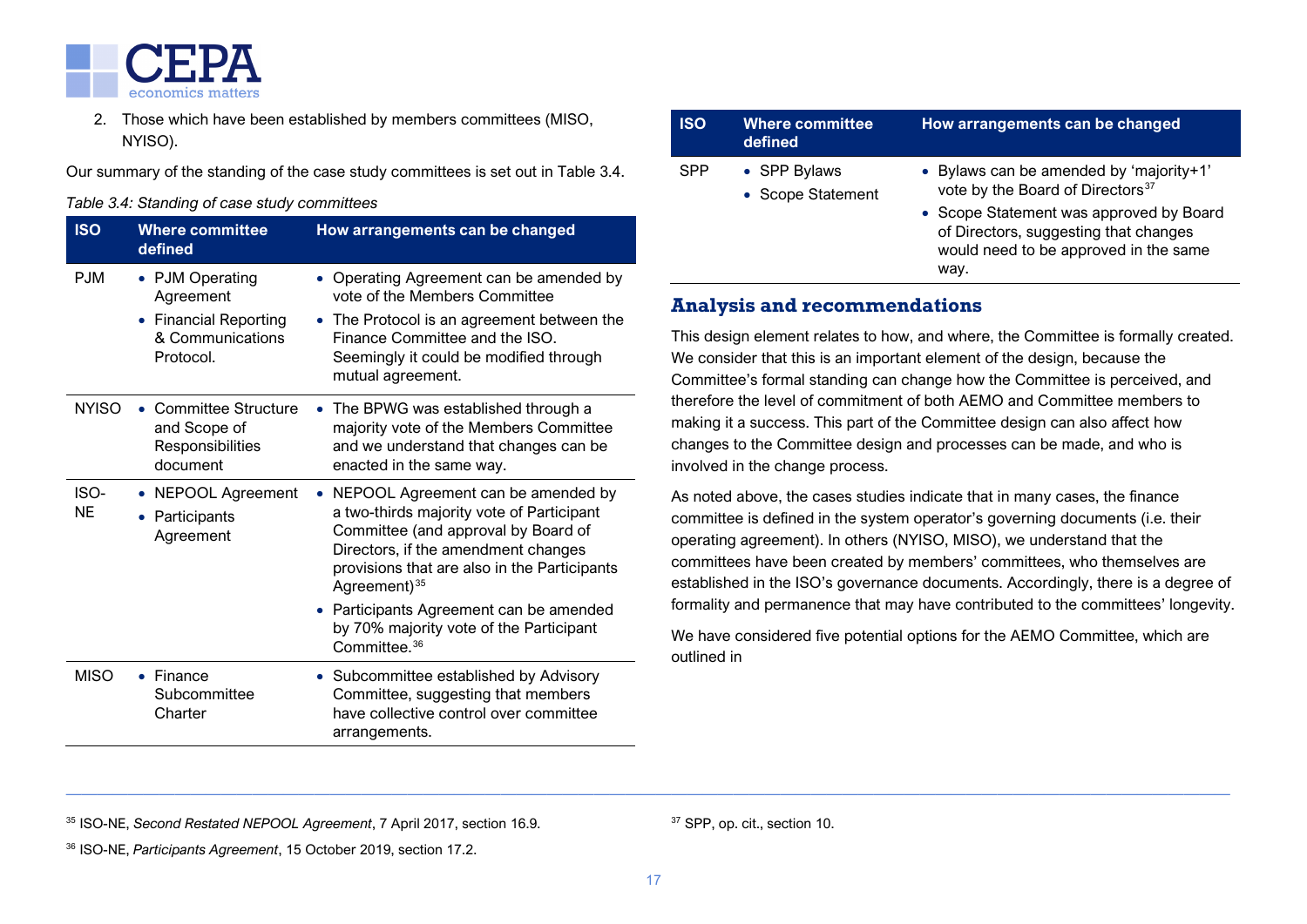<span id="page-23-0"></span>

<span id="page-23-1"></span>[Table 3.5](#page-23-1) below.

### *Table 3.*5*: Standing - Design options*

| <b>Option</b>           | <b>Description</b>                                                                                                                                                                                                                                                                                                                                                                                                                                                                                                                                                                                                                                                                                                                                                                                                                                                                                                                                                                                                                                                                                                                       | <b>Option</b>                         | <b>Description</b>                                                                                                                                                                                                                                                                                                                                                                                                                                                                                                                                                    |
|-------------------------|------------------------------------------------------------------------------------------------------------------------------------------------------------------------------------------------------------------------------------------------------------------------------------------------------------------------------------------------------------------------------------------------------------------------------------------------------------------------------------------------------------------------------------------------------------------------------------------------------------------------------------------------------------------------------------------------------------------------------------------------------------------------------------------------------------------------------------------------------------------------------------------------------------------------------------------------------------------------------------------------------------------------------------------------------------------------------------------------------------------------------------------|---------------------------------------|-----------------------------------------------------------------------------------------------------------------------------------------------------------------------------------------------------------------------------------------------------------------------------------------------------------------------------------------------------------------------------------------------------------------------------------------------------------------------------------------------------------------------------------------------------------------------|
| Published<br><b>ToR</b> | This option represents the minimum, and lightest touch<br>arrangements. Similar to AEMO's existing working groups, a<br>terms of reference (ToR) for the Committee would be<br>published on AEMO's website, covering factors such as<br>objectives, functions, participation requirements and<br>processes, meeting timings, administrative arrangements and<br>resourcing. However, there is typically no other 'formalisation'<br>of the group's role, or defined processes (e.g. consultation)<br>for the arrangements to change.                                                                                                                                                                                                                                                                                                                                                                                                                                                                                                                                                                                                     | <b>AEMO</b><br>3.<br>Board<br>Charter | AEMO publishes a Board Charter, setting out the functions<br>and responsibilities of the Board. The current Charter states<br>that "the Board will determine a communications framework"<br>to provide for effective communication between the Board<br>and AEMO's members and stakeholders."40 Potentially,<br>aspects of the Committee process could be referenced in the<br>Charter. For example, this might be appropriate if (per our<br>recommendations) an AEMO Director is a member of the<br>Committee, or if the Board is required to formally respond to   |
| 2. AEMO<br>procedure    | AEMO is required under the NER and NGR to follow a<br>prescribed consultation procedure (i.e. the rules consultation<br>procedures) in certain situations. The Committee<br>arrangements could be included in one, or more, of these<br>existing processes. For example, AEMO periodically reviews<br>its electricity and gas market participant fee structures in this<br>way and could include the Committee arrangements in its<br>determination (e.g. as an annex). <sup>39</sup> The main difference<br>between options 1 and 2 is that the latter would provide a<br>clear process to change the Committee arrangements (i.e.<br>the rules consultation procedures). However, if the<br>Committee arrangements are an optional inclusion in a rules<br>consultation process, AEMO could still amend the<br>arrangements through a different process. This could provide<br>helpful flexibility but would potentially detract from the clarity<br>of the process. A further consideration is that the participant<br>fee structure determinations relate to NER and NGR<br>requirements, while the Committee's scope will extend to |                                       | the Committee's recommendations. However, the Charter is<br>not likely to be a suitable location for detailed Committee<br>arrangements (which would therefore need to be defined<br>elsewhere).                                                                                                                                                                                                                                                                                                                                                                      |
|                         |                                                                                                                                                                                                                                                                                                                                                                                                                                                                                                                                                                                                                                                                                                                                                                                                                                                                                                                                                                                                                                                                                                                                          | 4. AEMO's<br>constitution             | Under this option, the Committee would be defined in<br>AEMO's constitution. This would be similar in nature to<br>several case studies, by embedding the Committee in<br>AEMO's governing documents. For example, the Committee<br>could potentially be incorporated in a separate section of the<br>Constitution, such as Art. 16.2 which discusses<br>communication between Directors and Members on the draft<br>Statement of Corporate Intent and Budget. These provisions<br>could potentially be supplemented with (aspects of) the<br>Committee arrangements. |
|                         |                                                                                                                                                                                                                                                                                                                                                                                                                                                                                                                                                                                                                                                                                                                                                                                                                                                                                                                                                                                                                                                                                                                                          | 5. Regulatory<br>requirement          | Finally, the Committee arrangements could potentially be<br>established as a regulatory requirement. This could take<br>various forms, ranging from:                                                                                                                                                                                                                                                                                                                                                                                                                  |
|                         | WEM expenditure.                                                                                                                                                                                                                                                                                                                                                                                                                                                                                                                                                                                                                                                                                                                                                                                                                                                                                                                                                                                                                                                                                                                         |                                       | • A non-prescriptive requirement for AEMO to establish a<br>procedure for consulting on budgets, fees and its corporate                                                                                                                                                                                                                                                                                                                                                                                                                                               |

<sup>39</sup> NER rule 2.11 and NGR rule S135CA(1). We note that AEMO is currently consulting on its electricity and gas market participant fee structures that will apply from 2021.

<sup>40</sup> AEMO Board Charter, Article 16.1.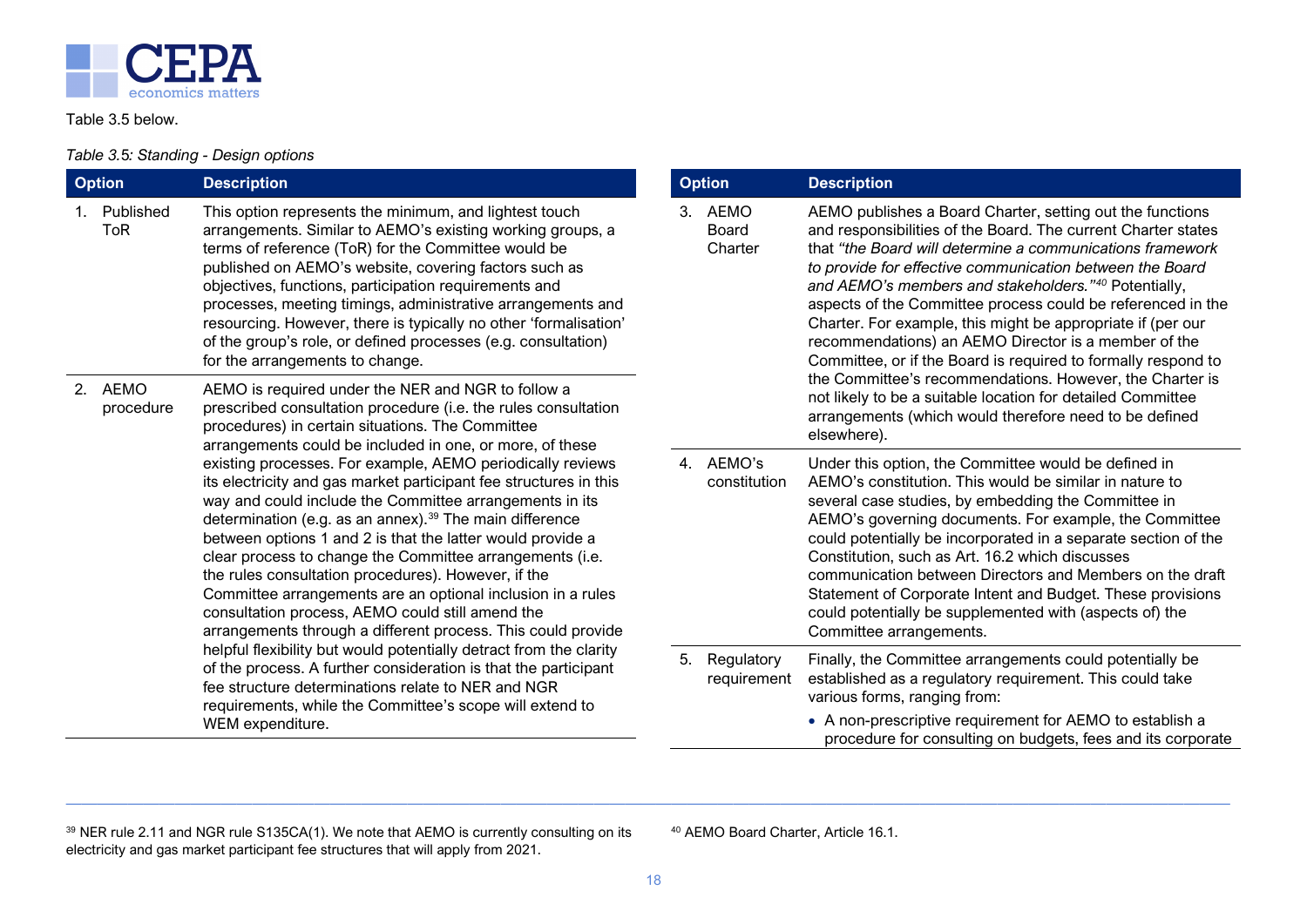

| <b>Option</b>                                                                                                                 | <b>Description</b>                                                                                     |
|-------------------------------------------------------------------------------------------------------------------------------|--------------------------------------------------------------------------------------------------------|
|                                                                                                                               | plan (which would then be formalised through a published<br>document or procedure, as under Option 2). |
| • A prescriptive requirement for AEMO to establish a<br>Committee, whose arrangements would be defined in<br>regulation. $41$ |                                                                                                        |
|                                                                                                                               | Given that the Committee's scope would encompass budgets                                               |

for all of AEMO's activities, such a requirement would need to be reflected in the NER, NGR and WEM market rules.

#### *Source: CEPA*

There are pros and cons for all the options. While the less formalised options (1 and 2) have advantages in relation to flexibility, the ongoing role for the Committee would be at AEMO's discretion. On the other hand, the more formalised options also suffer from material disadvantages. For example, while Option 4 is arguably the most comparable to the case studies, it may not be the most practical option. AEMO's Constitution is governed by its Members, who would therefore need to agree on the amendment. This process could result in delays to the Committee commencing, and may preclude an appropriate role for other stakeholders (in particular, customers) in establishing the Committee design. Option 5 would provide a clear and enduring basis for the Committee. However, it would require coordinated changes to multiple market rules, which is not aligned with the proportionality principle.

Accordingly, we suggest further exploration of a combination of Option 2 and 3 may be appropriate.

#### **Recommendations 3: Standing**

• **3.1** AEMO should consult with stakeholders to develop and publish a Committee procedure. The procedure should include a clear process for changing the Committee arrangements.

• **3.2** Interactions between the Board and Committee (but not the detailed Committee arrangements) could be reflected in the Board Charter.

# <span id="page-24-0"></span>**3.5. PROCESS**

This element relates to the timing and frequency of meetings, the review process, and process for Committee members to form recommendations.

### **Case study evidence**

The meeting frequencies that we have observed among the case studies range from monthly (ISO-NE) to "at least twice per calendar year" (SPP). The timing of the meetings appears to be regular: even the committees that primarily focus on annual budgetary processes meet consistently throughout the year (at least quarterly in the case of MISO and monthly for ISO-NE's finance committee).

The PJM and SPP finance committees provide recommendations on the annual budget directly to their Boards. In the case of PJM, the recommendation is based on a majority vote of the stakeholder committee members (i.e., excluding the Board and PJM representatives).<sup>[42](#page-28-3)</sup> If the finance committee is unable to come to a consensus view, there is a provision for minority views to be provided to the Board in a separate report. The SPP Finance Committee's recommendation to its Board is also based on a vote. It is unclear from the documents we have seen what threshold is applied for a successful vote; however, it appears to be a majority.<sup>[43](#page-28-0)</sup>

The ISO-NE and NYISO committees provide recommendations to their respective members committees, which subsequently vote on whether to adopt the recommendation. In the case of ISO-NE, the result of the vote by the members committee is passed on to the Board for information, but it is unclear what

<sup>42</sup> PJM, op. cit., p. 1.

<sup>43</sup> The 2021 budge[t was approved](https://www.spp.org/documents/63142/fc%20minutes%20and%20attachements%2020201012.pdf) by a vote of four in favour and two opposed, with six members in attendance (of which two were SPP Board members).

<sup>41</sup> For example, like the SRA Committee (NER, rule 3.18.5).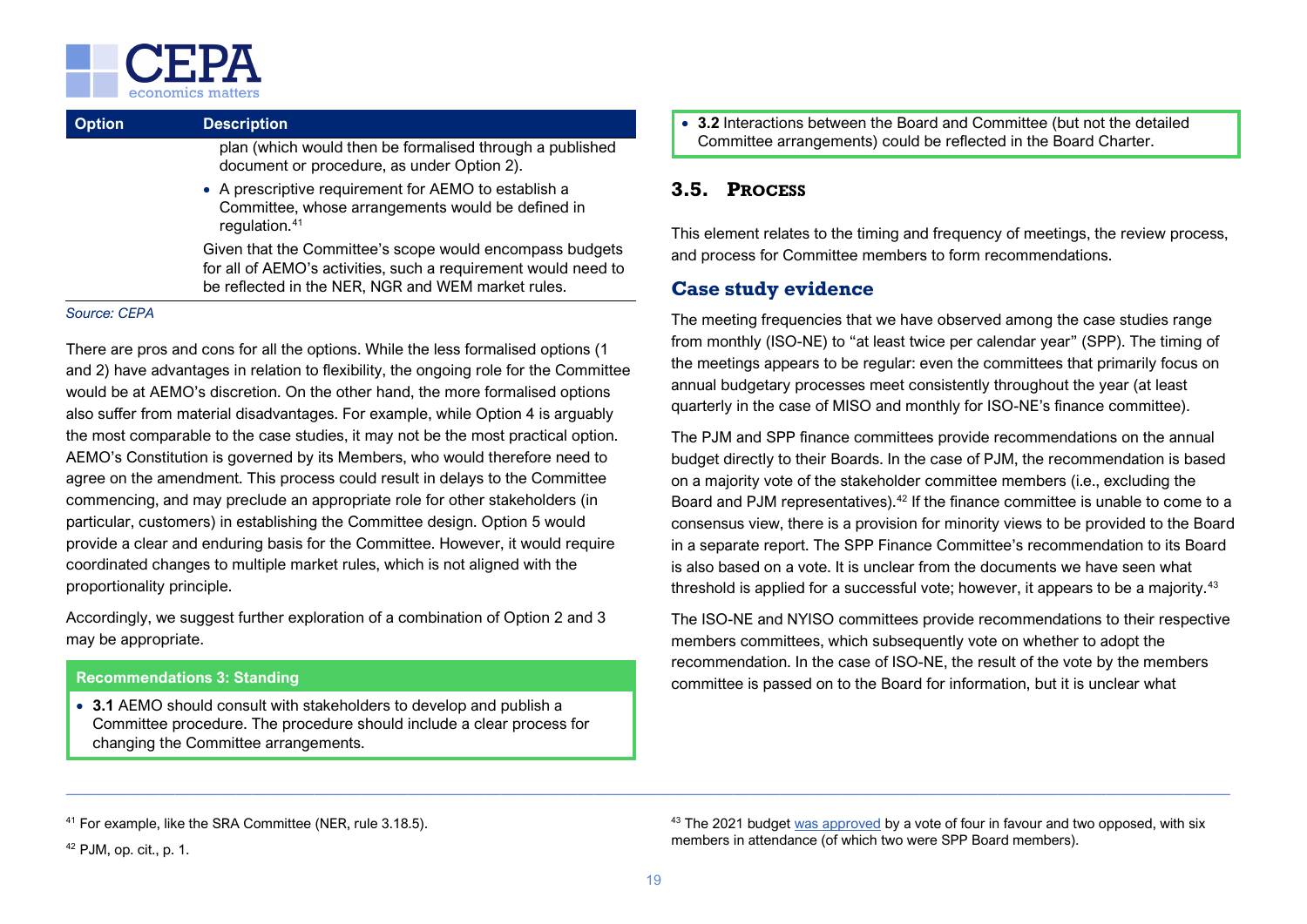

threshold is applied for the budget to be recommended for implementation. Votes of the NYISO members committee are approved with a 58 per cent majority.<sup>[44](#page-28-3)</sup>

The MISO committee's process does not appear to involve a vote. Rather, the Finance Subcommittee presents to the Board's Audit and Finance Committee ahead of the Board's vote on the budget for the upcoming fiscal year.

The PJM and SPP committees can engage external advisors or consultants to assist them in exercising their responsibilities.<sup>[45](#page-28-0)</sup>

# **Analysis and recommendations**

As discussed in Section [3.2,](#page-17-0) we consider that in addition to participating in the annual budget and planning cycle, it would be appropriate for the Committee to:

- Periodically review performance against AEMO's budget and strategic priorities.
- Review the budget and fee implications of material projects as they arise, given that these may not all be identified and approved through the annual budget process. We understand that AEMO manages such expenditure through a 'change request' process.

Accordingly, we suggest that a minimum frequency of quarterly meetings may be a reasonable starting point (potentially with additional meetings in the quarter when the budget is being prepared). This would prevent the frequency of meetings from becoming too onerous for AEMO and its stakeholders (for example, compared to monthly meetings as in some ISOs), while allowing for regular discussion throughout the year. This would not prevent Committee members from meeting offline, should they find this useful. We provide an example timeline in [Figure 3.3](#page-25-2) below, noting that the precise details would depend on the timing of AEMO's internal budget and planning processes.

<span id="page-25-1"></span><span id="page-25-0"></span>We understand that the Committee's involvement in the annual budget process is not intended to replace broader stakeholder consultation. Accordingly, this engagement is not reflected in [Figure 3.3.](#page-25-2)

<span id="page-25-2"></span>*Figure 3.3: Illustrative Committee schedule*



#### *Source: CEPA*

In relation to the content of meetings, for the Committee members to provide effective scrutiny and challenge, it is important that they have access to timely and sufficiently detailed information to allow them to understand the basis of budget proposals. At a minimum, we suggest that the Committee procedure should make clear that Committee members can request additional supporting information from AEMO and that AEMO will apply reasonable efforts to provide this information.<sup>[46](#page-28-5)</sup> Further, the procedures should specify timelines for information provision. We note that, with the participation of AEMO's CFO and Directors in the Committee process, Committee members will also have opportunities to highlight information shortcomings (if any) at Committee meetings and also in their ultimate

<sup>44</sup> NYISO, *ISO Agreement*, 1 January 2013, section 7.10(b).

<sup>45</sup> PJM, op. cit., p. 5; SPP, *Finance Committee Organizational Group Scope Statement*, 5 December 2017, p. 1.

<sup>46</sup> We note that AEMO will likely be required to manage the challenge of sharing confidential information with Committee members. However, we anticipate that AEMO will be able to manage this effectively, given that it already does so as part of other information sharing and consultation processes.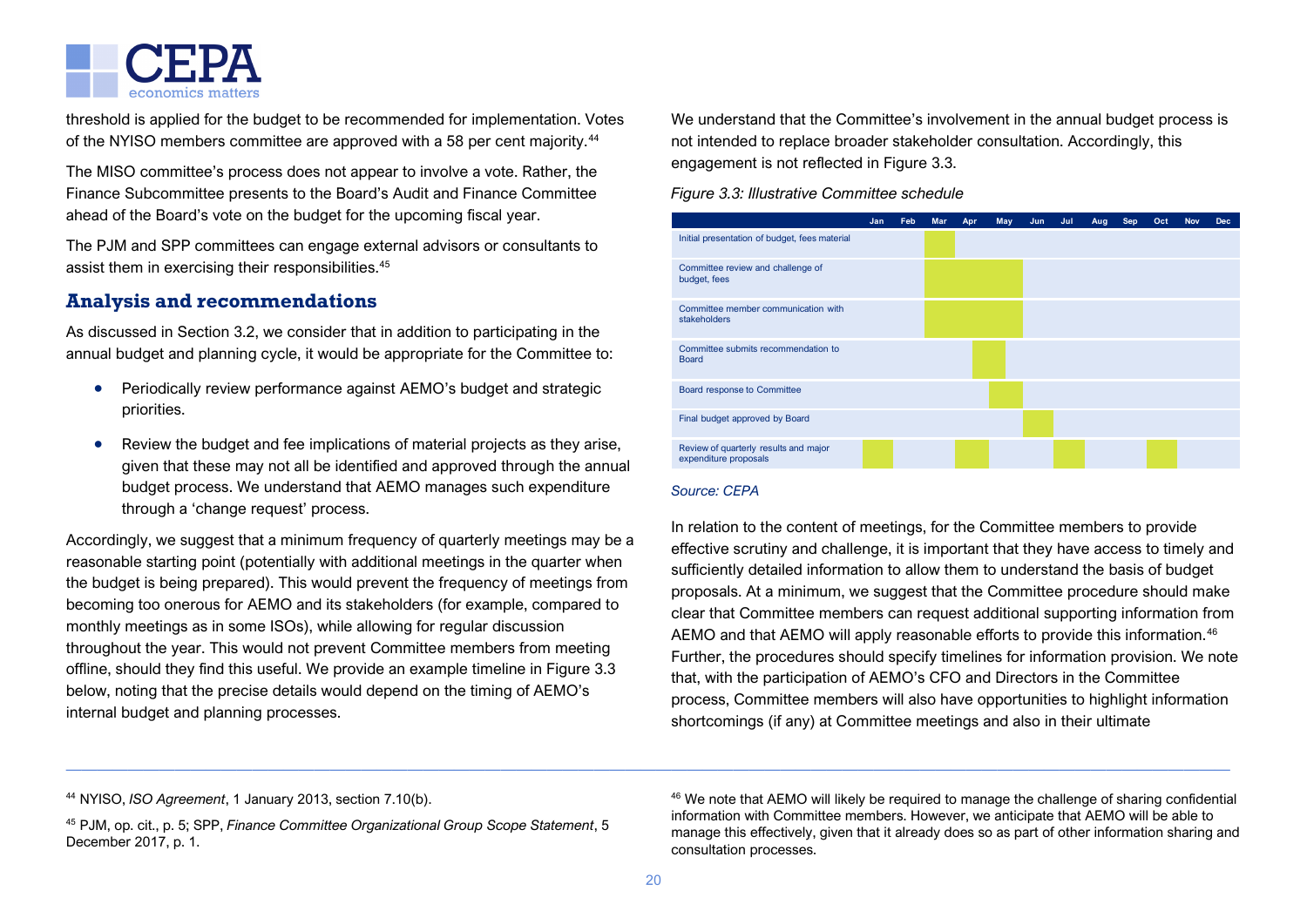

recommendation to the Board (see Communication below). If all parties act in good faith, we expect that these provisions should be adequate. However, if over time there are difficulties relating to information access, it may be appropriate to consider other mechanisms to ensure the Committee has adequate information. [47](#page-28-5) Given the proportionality principle, we suggest that such mechanisms are retained as an option, rather than a starting point.

We suggest that the Committee process should clearly state that it must form and present a recommendation to the Board in relation to the matters within its scope (annual budget, fees and corporate plan). The process to develop this recommendation will need to be defined. Based on the case studies, we suggest that:

- To promote the principle of collaboration, the Committee could aim to develop a consensus position on its recommendation, rather than a majority vote.
- If a consensus cannot be achieved, for transparency, differing views and the reasons for these should also be provided to the Board as part of the Committee's recommendation.
- The Committee recommendation should represent the views of the non-AEMO Committee members, as AEMO staff will presumably endorse the budget/fees/plan that they have prepared.

#### **Recommendations 4: Process**

- **4.1** Committee meetings should be held at least quarterly.
- **4.2** Procedures should support Committee members to obtain the information needed to fulfil their role effectively.
- **4.3** The Committee should aim to reach a consensus view of the non-AEMO members on recommendations. Differing views should also be communicated to AEMO's Board.

### <span id="page-26-1"></span><span id="page-26-0"></span>**3.6. COMMUNICATION**

This element relates to communication between Committee members and the parties they represent, and between Committee members and the ISO board.

### **Case study evidence**

*Table 3.6: Communication by case study committees*

| <b>ISO</b>    | <b>Communication with parties</b><br>represented                                                                                                        | <b>Communication with Board</b>                               |
|---------------|---------------------------------------------------------------------------------------------------------------------------------------------------------|---------------------------------------------------------------|
| <b>ISO-NE</b> | Not specified in finance<br>committee documents                                                                                                         | Indirect, vote of members<br>committee provided to Board      |
| <b>MISO</b>   | Report findings no less than<br>annually to Advisory Committee                                                                                          | Presentation to Board's Audit and<br><b>Finance Committee</b> |
| <b>NYISO</b>  | All ISO members can nominate<br>representatives for the working<br>group. Working group members<br>share information within their<br>own organisations. | Indirect, vote of members<br>committee provided to Board      |
| P.JM          | Periodic status reports to<br>Members Committee (at least<br>once every six months)                                                                     | Direct recommendation to Board                                |
| SPP           | Not specified in finance<br>committee documents                                                                                                         | Direct recommendation to Board                                |

#### *Source: CEPA analysis*

Across the cases studies, it is common for the agenda and meeting material (e.g., presentations, financial results) to be publicly available. In some cases, the meeting minutes are also published. From a practical perspective, it appears to be helpful for both meeting material and minutes to be published, as this allows interested parties to observe and understand the finance committee process.

<sup>47</sup> As noted above, the PJM and SPP models appear to allow for the committee to engage external advice, although the governance of this is unclear.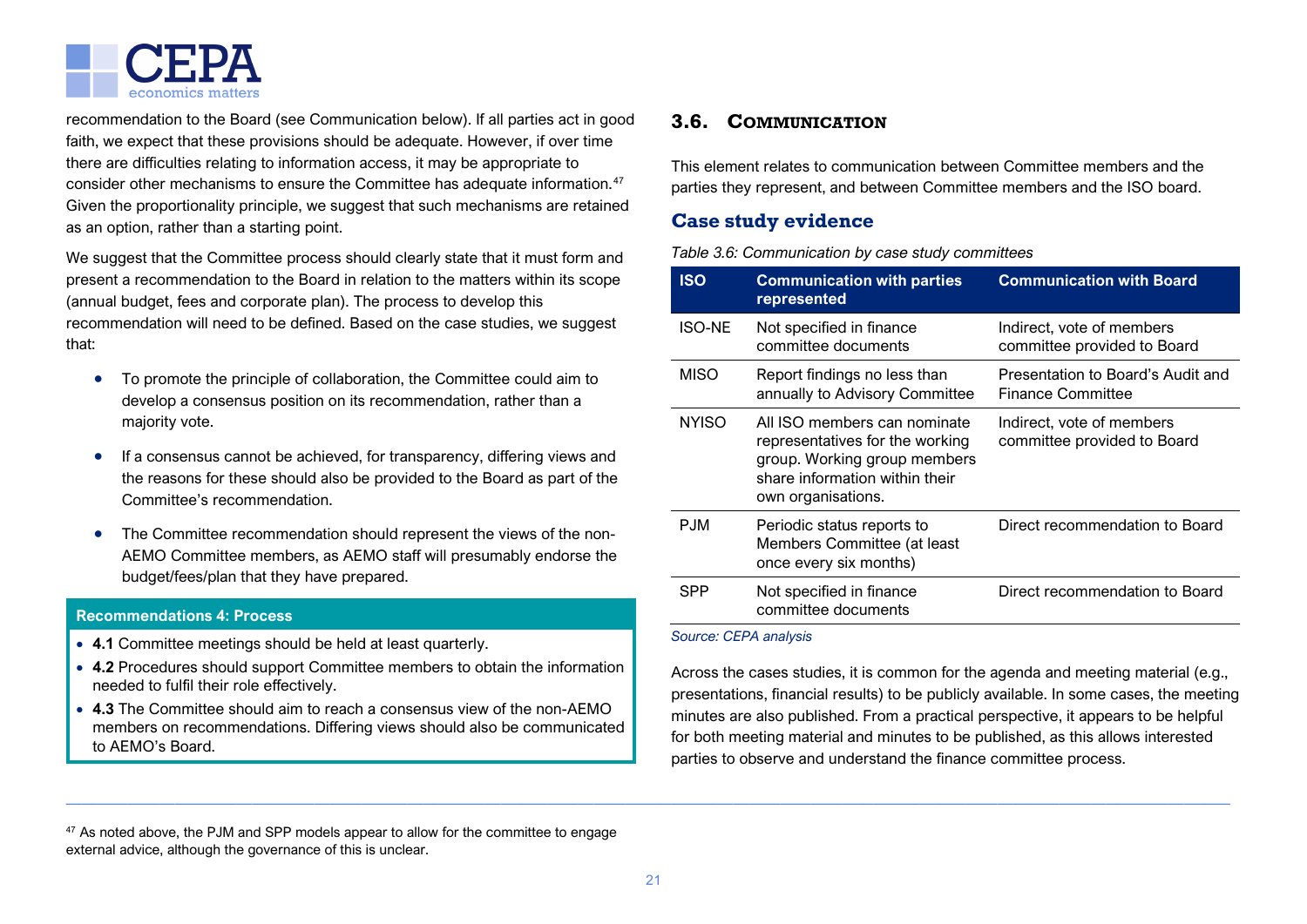

The PJM and ISO-NE finance committee processes place obligations on, respectively, the Board and the ISO itself if the finance committee opposes a budget. If the PJM Board approves a budget that is not consistent with the finance committee's recommendations, it must formally respond to the finance committee with written reasons for its decision and the Board representatives on the finance committee must discuss the reasons with the committee. The ISO-NE process obliges the ISO to provide additional, substantiating information to FERC if its Participants Committee opposes a budget.

For the other ISOs (NYISO and SPP) it is unclear what would happen if the finance committee does not recommend a budget, or if there are differences of opinion within the group. From our conversation with NYISO staff, we understand that the working group will seek to reach a consensus position for the members' committee to vote on.

### **Analysis and recommendations**

AEMO's proposal is for committee members to have the opportunity to present to AEMO's Board prior to the finalisation of the annual budget. We believe that this would be worthwhile.

In addition to this presentation, we suggest that to support transparency there is likely be value in:

- The Committee providing a formal, written recommendation to the Board.
- Committee material (e.g., decisions, recommendations, minutes) being made public, unless there are genuine confidentiality requirements.
- The Board being required to respond if they do not agree to the Committee members' recommendations. This response could also be made public.

As mentioned in Composition above, we recommend that there be Director involvement in the Committee, which would facilitate ongoing, regular

<span id="page-27-5"></span><span id="page-27-4"></span><span id="page-27-3"></span><span id="page-27-2"></span><span id="page-27-1"></span><span id="page-27-0"></span>communication between stakeholders and the Board on budget, fee and planning priority issues.

In relation to the documentation of the Committee's recommendations, we anticipate that AEMO would provide the secretariat function, given that this is the case with all working groups currently. However, given the role of the Committee, Committee processes would need to make clear the need for the secretariat to act on behalf of the Committee and independently of AEMO. This is particularly important given the potential for the Committee to make a recommendation that disagrees with AEMO's proposed budget.

Finally, as noted in [Figure 3.2,](#page-16-0) the case studies indicate that finance committees may sometimes provide their recommendations to the ISO board in an indirect way (e.g. via another committee). Accordingly, we have considered whether it would be appropriate for the Committee to make its recommendation to the Risk and Audit Committee established by AEMO's Board. Given that the scope of the Risk and Audit Committee does not clearly include a focus on the preparation of the annual budget[48,](#page-28-1) we suggest that direct communication between the Committee and the Board may be more appropriate.

#### **Recommendations 5: Communication**

- **5.1** The Committee would provide a formal written recommendation to AEMO's Board on the matters within its scope.
- **5.2** The Committee process should require AEMO's Board to respond if they disagree with the recommendations of the Committee.
- **5.3** Committee minutes, recommendations and Board responses should be publicly available, subject to confidentiality.

<sup>48</sup> AEMO, *Annual Report 2019*, page 34.